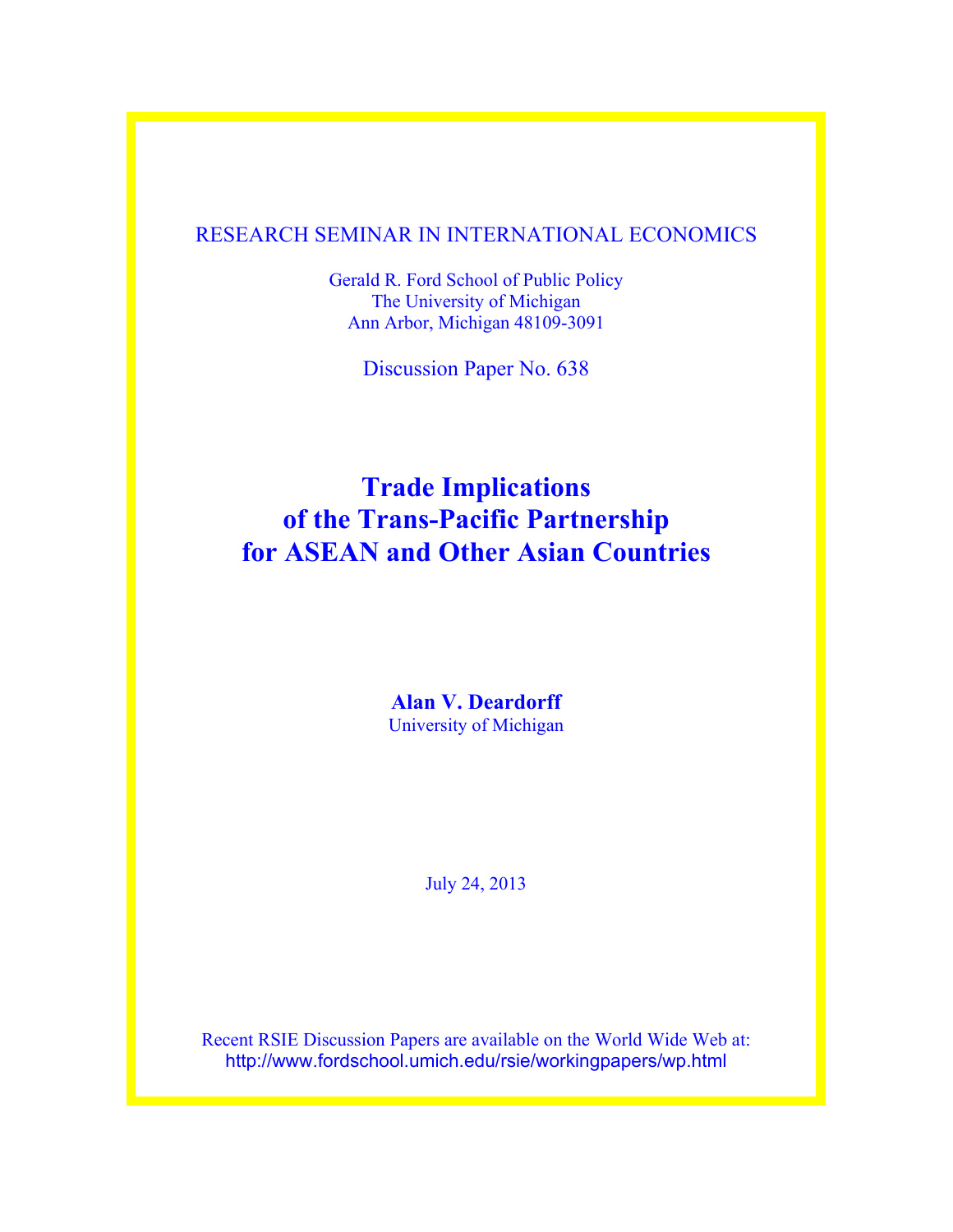# **Trade Implications of the Trans-Pacific Partnership for ASEAN and Other Asian Countries**

**Alan V. Deardorff**

**The University of Michigan**

Paper to be presented at the 2<sup>nd</sup> 2013 Asian Development Review Conference 01-02 August 2013 Manila

July 24, 2013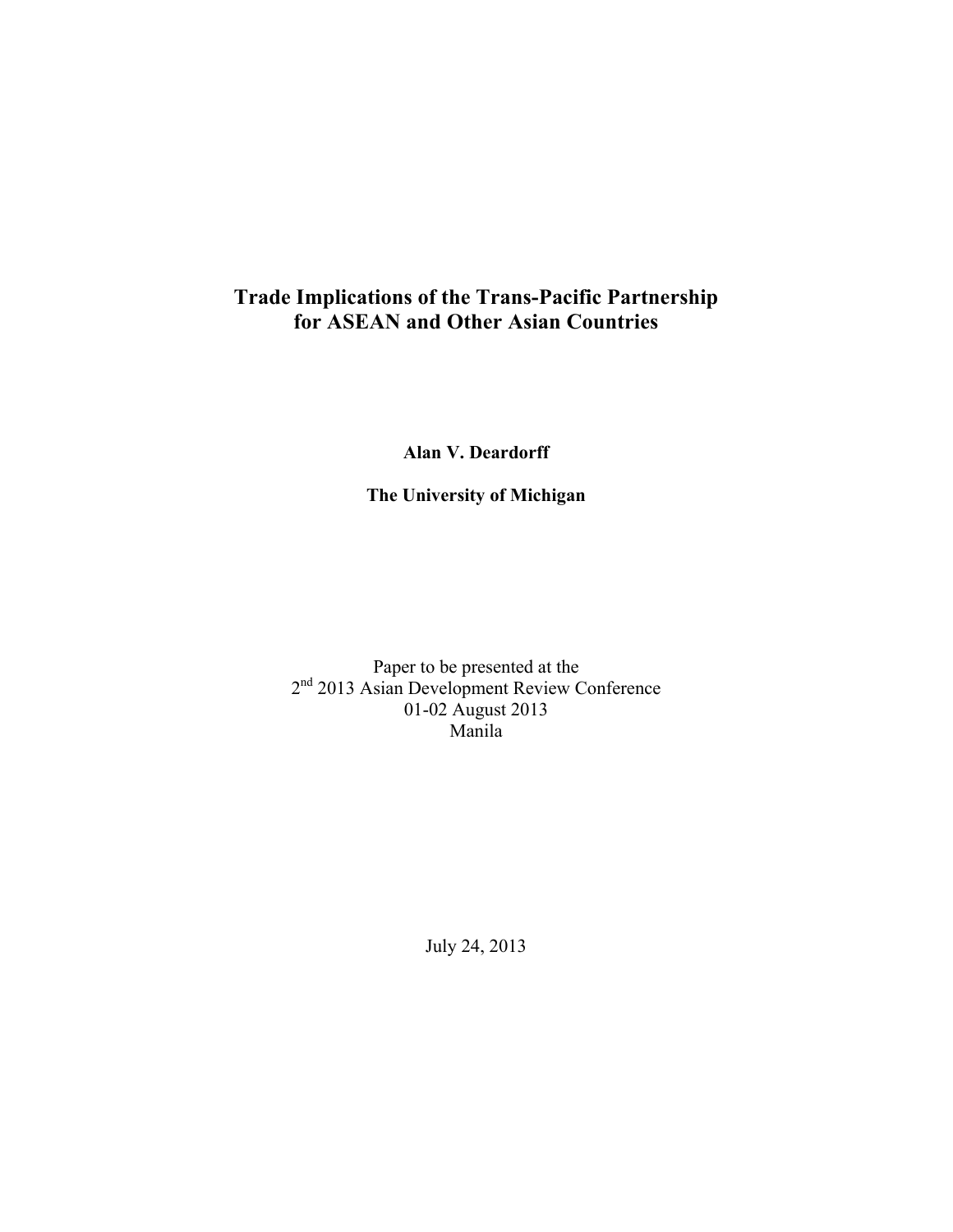#### **ABSTRACT**

# **Trade Implications of the Trans-Pacific Partnership for ASEAN and Other Asian Countries**

#### **Alan V. Deardorff**

#### **The University of Michigan**

The Trans-Pacific Partnership (TPP) aspires to become a state-of-the-art trade agreement linking 12 countries on both sides of the Pacific. In addition to establishing a Free Trade Agreement (FTA) among these countries, negotiators are pursuing a long list of other issues, both trade-related and non-trade related. This paper examines the likely effects of the TPP on trade alone, taking into account the fact that all of the potential members of the TPP are already participants in other FTAs. Using information from the World Trade Organization on the existence of these FTAs, plus data on the identities of countries' major trading partners for both exports and imports, I discuss the likely effects on a list of countries in terms of trade creation, trade diversion, and the reversal of trade diversion that has already occurred due to existing FTAs. The list of countries includes all of the members of the TPP as well as of ASEAN. In addition it includes ten additional Asian economies that are not part of either.

**Keywords:** Trans-Pacific Partnership **Correspondence:** Free Trade Agreements

**JEL Subject Code:** F13 Commercial Pol. Ford School of Public Policy

Alan V. Deardorff University of Michigan Ann Arbor, MI 48109-3091

Tel. 734-764-6817 Fax. 734-763-9181 E-mail: alandear@umich.edu http://www-personal.umich.edu/~alandear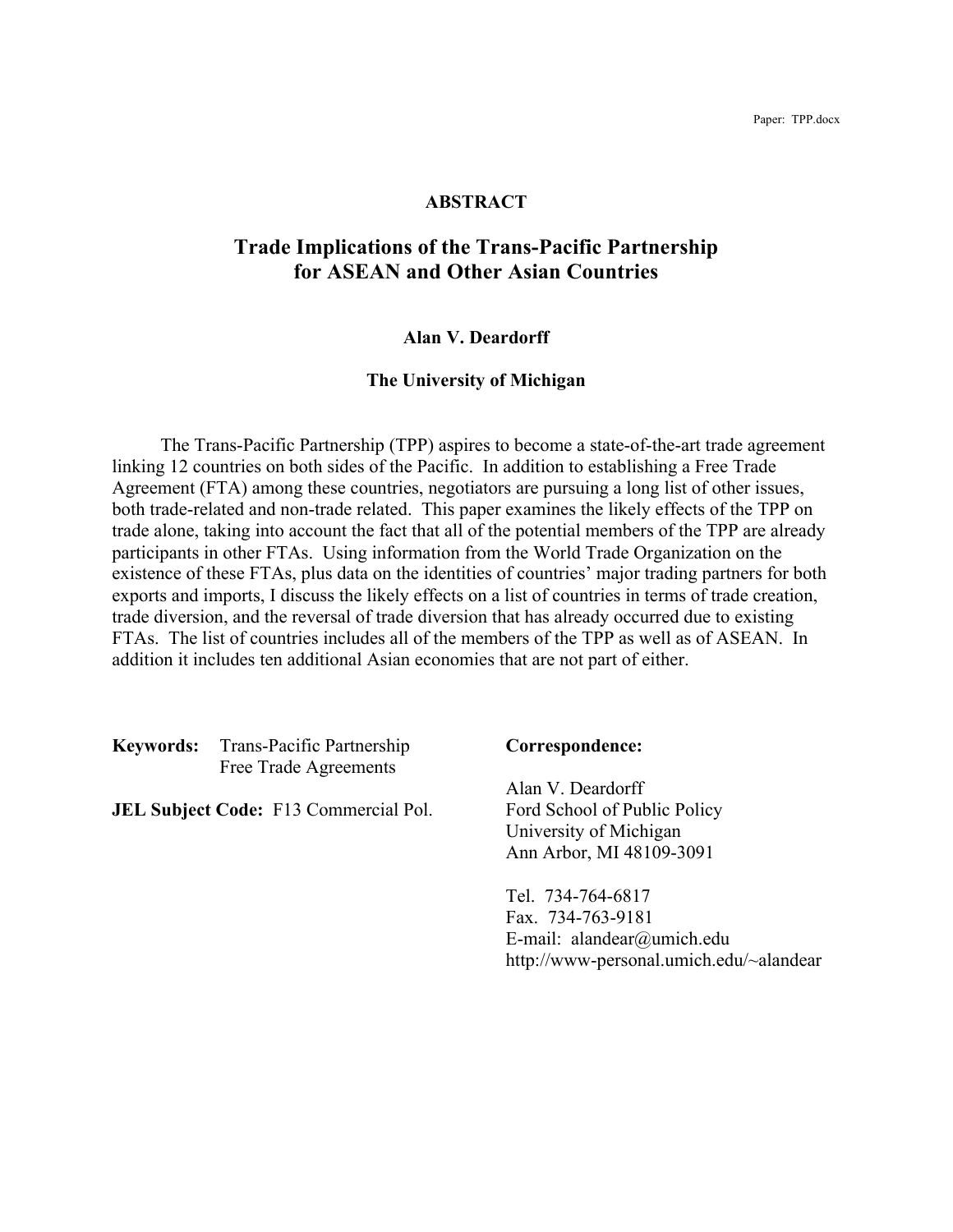# **Trade Implications of the Trans-Pacific Partnership for ASEAN and Other Asian Countries\***

**Alan V. Deardorff The University of Michigan**

#### **I. Introduction**

Negotiations have been underway for several years towards the formation of the Trans-Pacific Partnership (TPP), which aims to be a "next generation" trade agreement linking countries on both sides of the Pacific. Originating as the Pacific 4, or P-4 agreement among New Zealand, Singapore, Brunei Darussalam, and Chile, which was started in 2006, the TPP negotiations now include the twelve countries indicated in Table 1, with Japan just now in the process of joining. My purpose in this paper is to explore the potential implications of the TPP for countries of Asia, especially those who are members of ASEAN and its ASEAN FTA (AFTA). Table 1 lists the countries I will consider, including their membership in AFTA as well as their potential membership in the TPP.<sup>1</sup>

The TPP is of interest in part because it is large, mainly due to the presence of the United States, but also with the potential addition of Japan. It is of interest also, however, for two other reasons. First, as a free trade agreement (FTA), it will overlap numerous other FTAs, so that its economic effects are not just the effects that have long been

 <sup>\*</sup> I have benefited in writing this paper from conversations with and other inputs from two students, both of whom volunteered their assistance. Mindy Shaw helped me to track down data about the countries and their FTAs, and she produced the maps that appear as Figures 1 and 2. Dani Litovsky shared with me much that she had learned studying the TPP when working with William Krist at the Wilson Center and she also directed me to a number of valuable sources of information.

<sup>&</sup>lt;sup>1</sup> Their membership is potential, since it is possible that the TPP may never be completed, or if it is, some countries may not then approve their membership.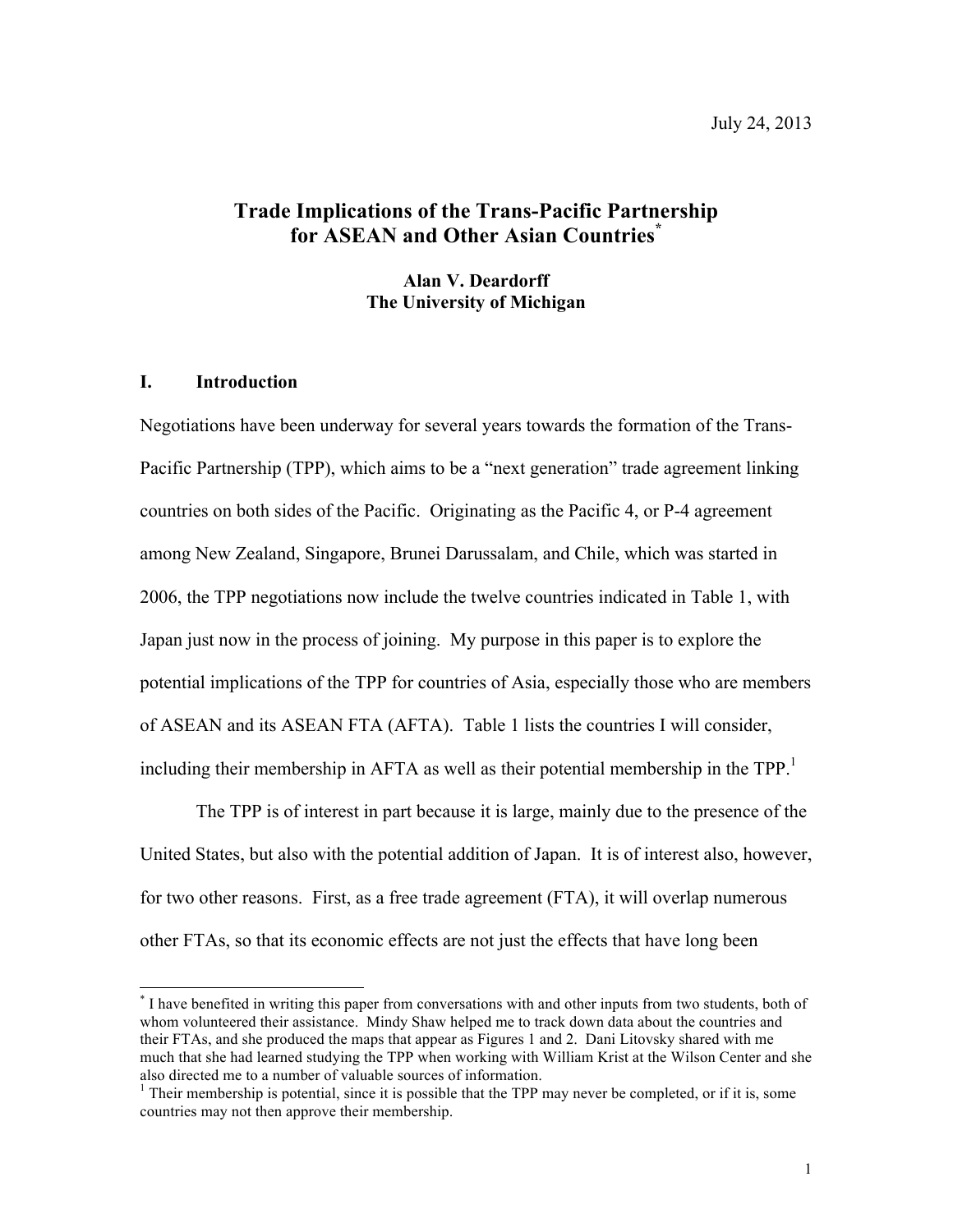studied for trade agreements that are free-standing, without such overlaps. The economic effects therefore go beyond the simple trade creation and trade diversion introduced by Viner (1950).

The TPP is also of interest because of its ambition to extend well beyond the limits of trade and trade policy, including a host of other issues. Some of these, such as trade in services, technical barriers to trade, and intellectual property, have been included previously both in the World Trade Organization and in other regional agreements such as the North American Free Trade Agreement (NAFTA), but the TPP intends to go further in these directions than ever before. At the same time, the TPP negotiators are addressing new issues that have never, or hardly ever, been part of trade agreements, such as competition policy, regulatory coherence, and standards for labor and environment. All of these issues will take the included Asian countries well beyond what they have included previously in their existing trade agreements.

One might object that the TPP is not the most important trade agreement on the horizon that will matter for Asian countries. Just this year, negotiations have begun between the United States and the European Union on a Transatlantic Trade and Investment Partnership, TTIP. Although TTIP includes only two partners, the US and EU, it will encompass a larger part of the world economy than currently envisioned for the TPP. Therefore, while the TTIP will not include any countries of Asia, it will surely matter a great deal for them. That, however, is a topic for another paper. And in some ways, the TPP's overlap with both Asian countries and various existing Asian trade agreements makes it a more interesting case.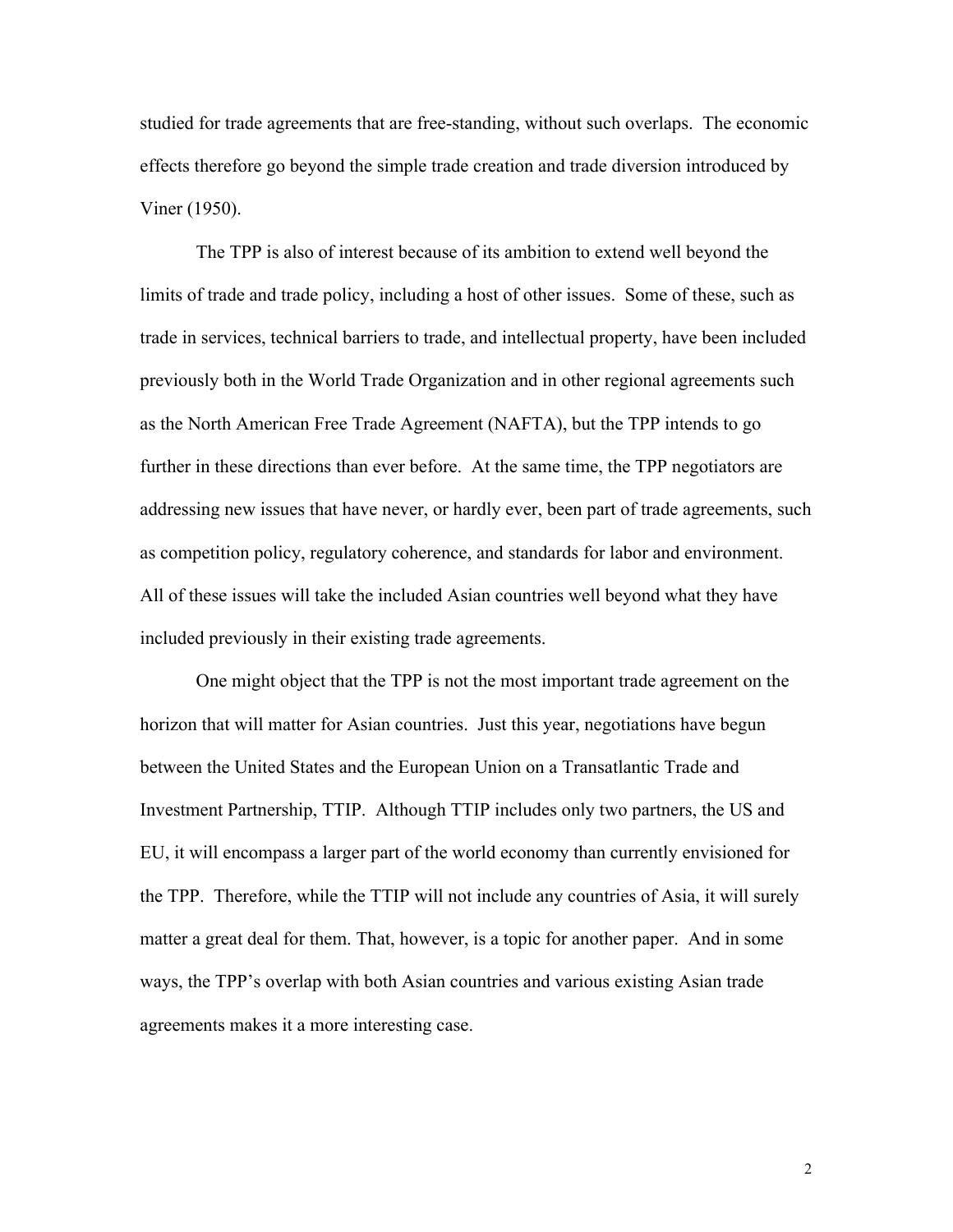I will divide this discussion into three parts. First, in Section II, I will provide some description of the TPP itself, including a list of the many issues that are being discussed in addition to tariffs and that may become apart of an agreement when and if it is reached. Since my focus in the rest of the paper will be on the trade effects of the TPP, and these are influenced by the presence of trade agreements that already exist, I will then in Section III provide a picture of the relevant agreements involving ASEAN and other Asian economies. Finally, in Section IV, I will use this information together with data on the bilateral patterns of trade to discuss how the TPP might be expected to benefit or harm the economies of the TPP, of ASEAN, and of selected other Asian countries.

#### **II. TPP, AFTA, and Other Asia**

Both the TPP and AFTA are, or propose to be, FTAs. That is, the member countries reduce to zero all tariffs on imports from other member counties of all, or almost all, products. Their agreements do not involve any commitments about external tariffs – that is, the tariffs on imports from countries outside the FTA. These typically remain at the levels that they were prior to the FTA, although countries are free to, and often do, negotiate additional FTAs with other countries. To varying degrees, member countries of FTAs identify "sensitive sectors" in which they do not fully and/or immediately eliminate tariffs. The more trade is covered by these sensitive sectors, the smaller are the economic benefits and the larger are the economic costs of the FTA, but the smaller also are the internal dislocations that the FTA is likely to cause.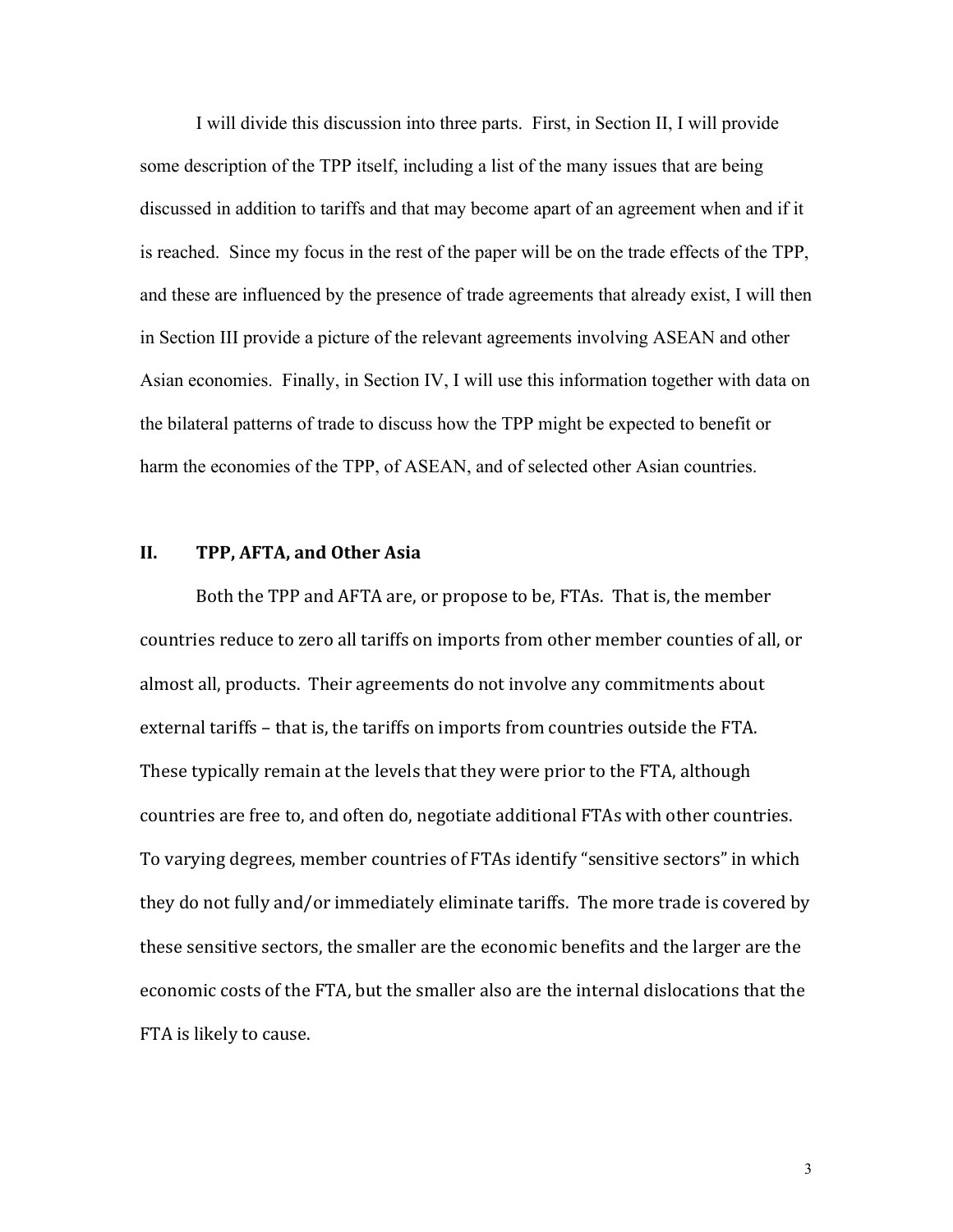The ten countries of AFTA include six – Brunei Darussalam, Indonesia, Malaysia, the Philippines, Singapore and Thailand – that have already reduced tariffs among themselves to almost zero. The remaining four - Cambodia, Laos, Myanmar and Vietnam – because of their lower per capita incomes were granted a slower schedule for reducing tariffs to below 5%, but they are on track to do so. However, both sets of countries are allowed to exempt sensitive sectors – most significantly rice – from these tariff reductions, so that the fraction of potential trade covered by the FTA is well below what it could have been.<sup>2</sup>

The TPP will also be an FTA, and it seems likely that the tariff reductions among the TPP countries will be more complete and general than those of AFTA, although that of course remains to be seen. The TPP will also exempt some sensitive sectors, and the negotiations on which those will be, and how many, are already contentious.

In addition to tariffs, both trade agreements include some restrictions on the use of nontariff barriers (NTBs). These are, by their nature, harder to identify and even harder, in most cases, to quantify, which makes including them in a trade agreement difficult.<sup>3</sup> The AFTA aspires to eliminate NTBs, but to my knowledge it has not so far made much progress on doing so. The TPP seems likely to achieve much more in this regard, as its negotiation already includes groups addressing such NTBs as customs valuation and procedures, government procurement practices, and sanitary and phytosanitary measures.

As this already indicates, the TPP aspires to be far more than just a trade agreement or an FTA. Table 2 lists the issues that I have seen mentioned as being subject to negotiation in the TPP. I include my own take on what some of these issues entail,

 $2$  The fraction of actual imports that is covered can of course be very high if the tariffs on sensitive imports are so high as to almost eliminate those imports entirely.

<sup>&</sup>lt;sup>3</sup> See Deardorff and Stern (1998).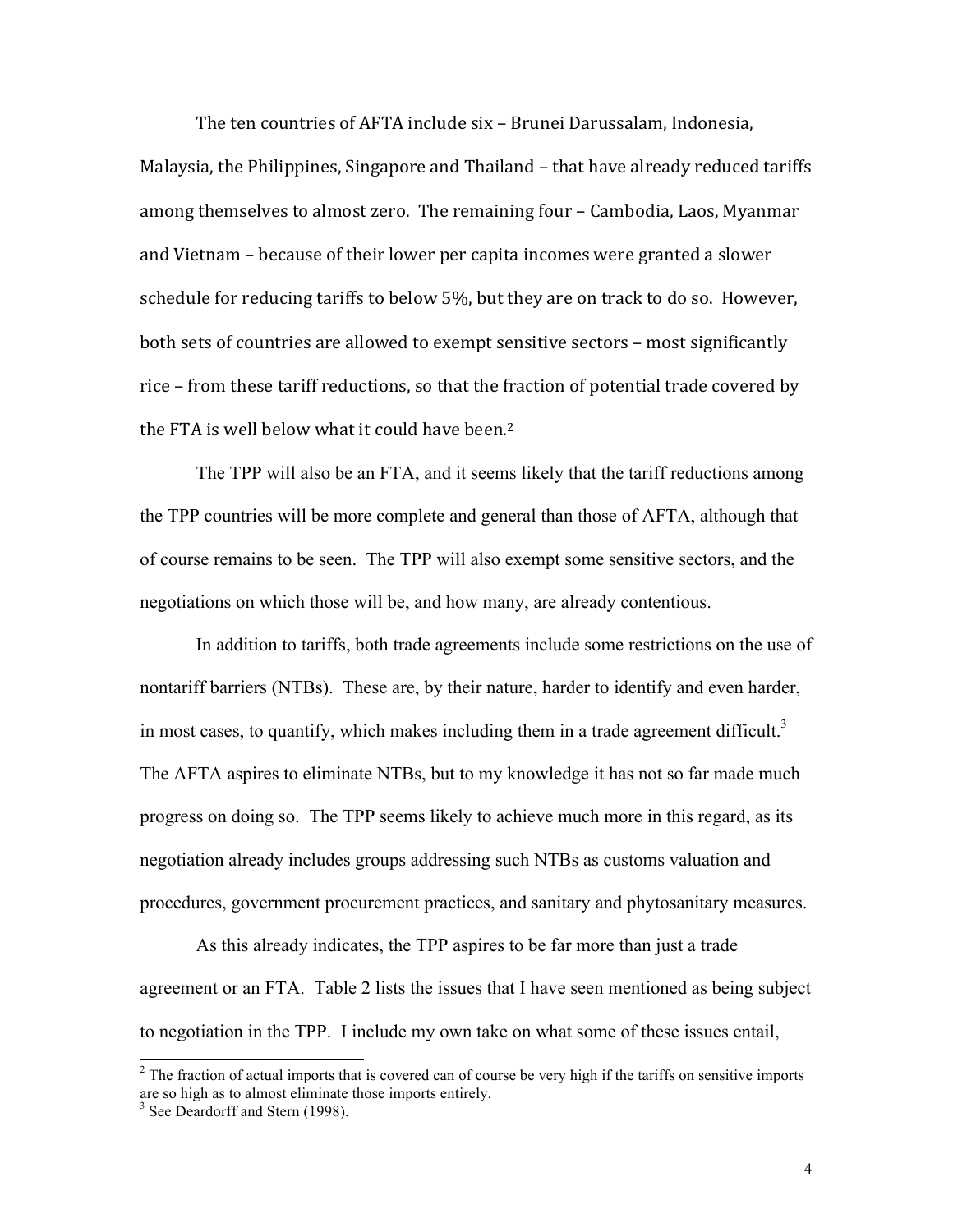while for others I quote either from a USTR document or from other commentators. Especially for the former, these descriptions reflect only the US position on what should be included in the TPP, although it seems likely that the US will dominate the negotiations, so that these will turn out to be accurate. It is the non-trade issues, if the negotiations are successful, far more than the tariff reductions, that will transform more than just the trading system, but also the domestic economies, of many of the member countries.

The significance of the TPP for both the world economy and the countries of Asia can be seen to some extent by looking at the map. Figure 1 shows the world, with the countries of TPP and AFTA identified, and those in both – Brunei Darussalam, Malaysia, Singapore, and Vietnam – shown in red. Clearly the AFTA countries occupy far less land than the TPP countries, and the four that are in both are smaller still. Figure 2 zooms in on just the AFTA countries, and again the countries in both TPP and AFTA are geographically small.

Geographic size is of course less important than economic size, but in this case the message is the same, as shown in Figure 3. The total GDP of the TPP countries (on a Purchasing Power Parity basis) is almost ten times that of the AFTA countries, and the countries in both are small parts of each. Figure 3 also includes the Other Asia countries from Table 1, for comparison. As a group (which includes both China and India), they are only slightly smaller than the countries of the TPP.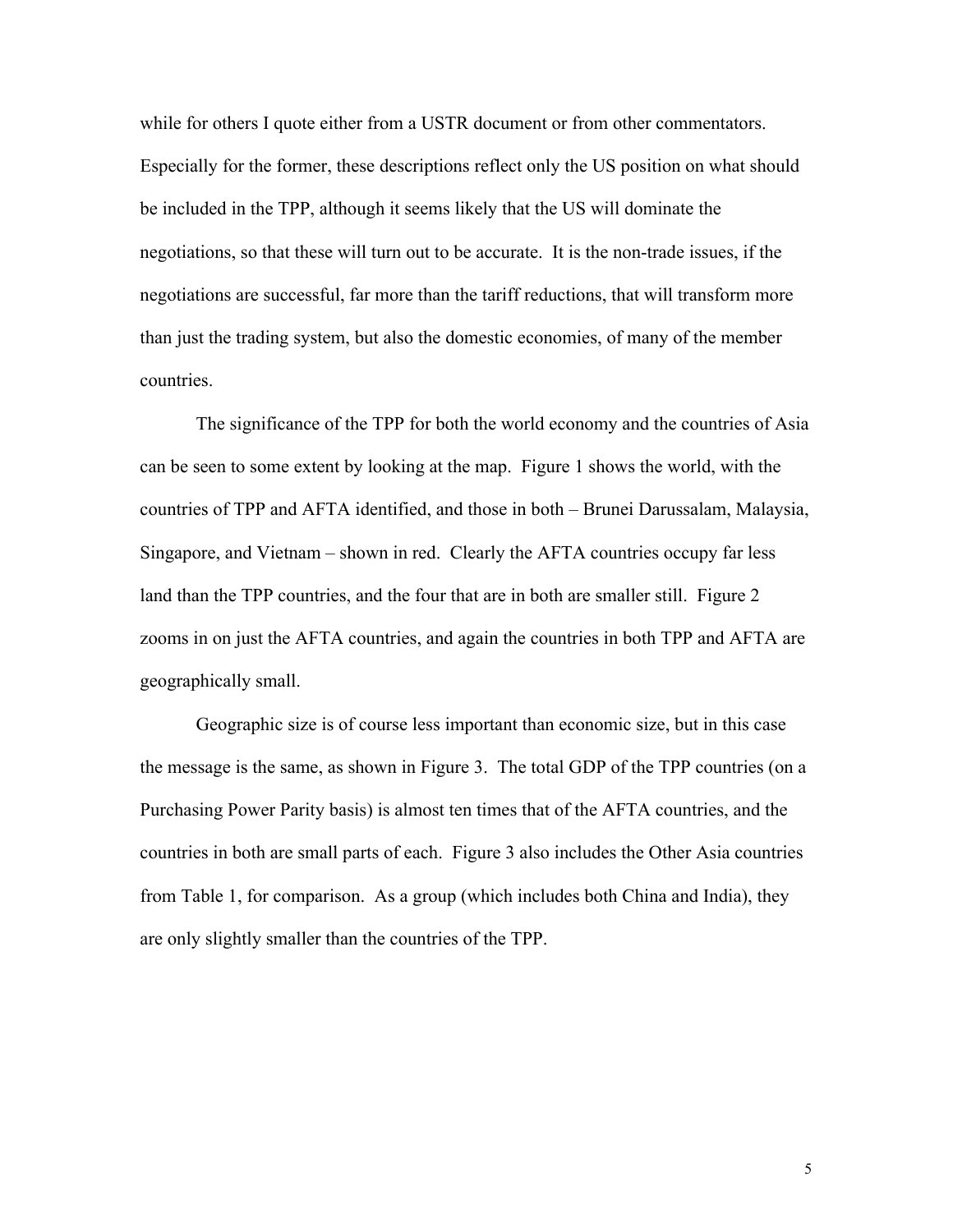#### **III.** The TPP in an Environment of other FTAs

In what follows, I will be particularly interested in the effects of the TPP that arise from the fact that it overlaps with AFTA. That is, TPP will form an FTA with some countries that are themselves already a part of another FTA among the countries of ASEAN. From the figures, it is clear that the countries within this overlap are small relative to both TPP and AFTA, both geographically and economically. However, they are just an example of a more common phenomenon, in which the TPP will establish free trade agreements with countries that already participate in other FTAs.

To see this, Figure 4 shows the countries of Table 1, grouped by their membership or non-membership in TPP and AFTA. It then shows for each pair of countries their current memberships in FTAs (denoted "f") and in "FTA + Economic Partnership Agreements" (denoted "E") as reported to the WTO. The display shows each pair of countries twice, and is therefor symmetric around its diagonal, where countries are paired with themselves and the cells are empty.

The heavy rectangle in the top-left outlines the pairs of countries of the TPP, which if it succeeds will fill in all of its cells with "E". The lighter rectangle outlines the countries of AFTA, which is reported to the WTO as only an FTA, and the cells within this rectangle all contain "f" (or "E" for Brunei-Singapore, which also reports a bilateral Economic Partnership Agreement).

Figure 4 provides the following messages:

• The countries of the TPP are already heavily linked by numerous existing FTAs, most of which are reported to the WTO as Economic

6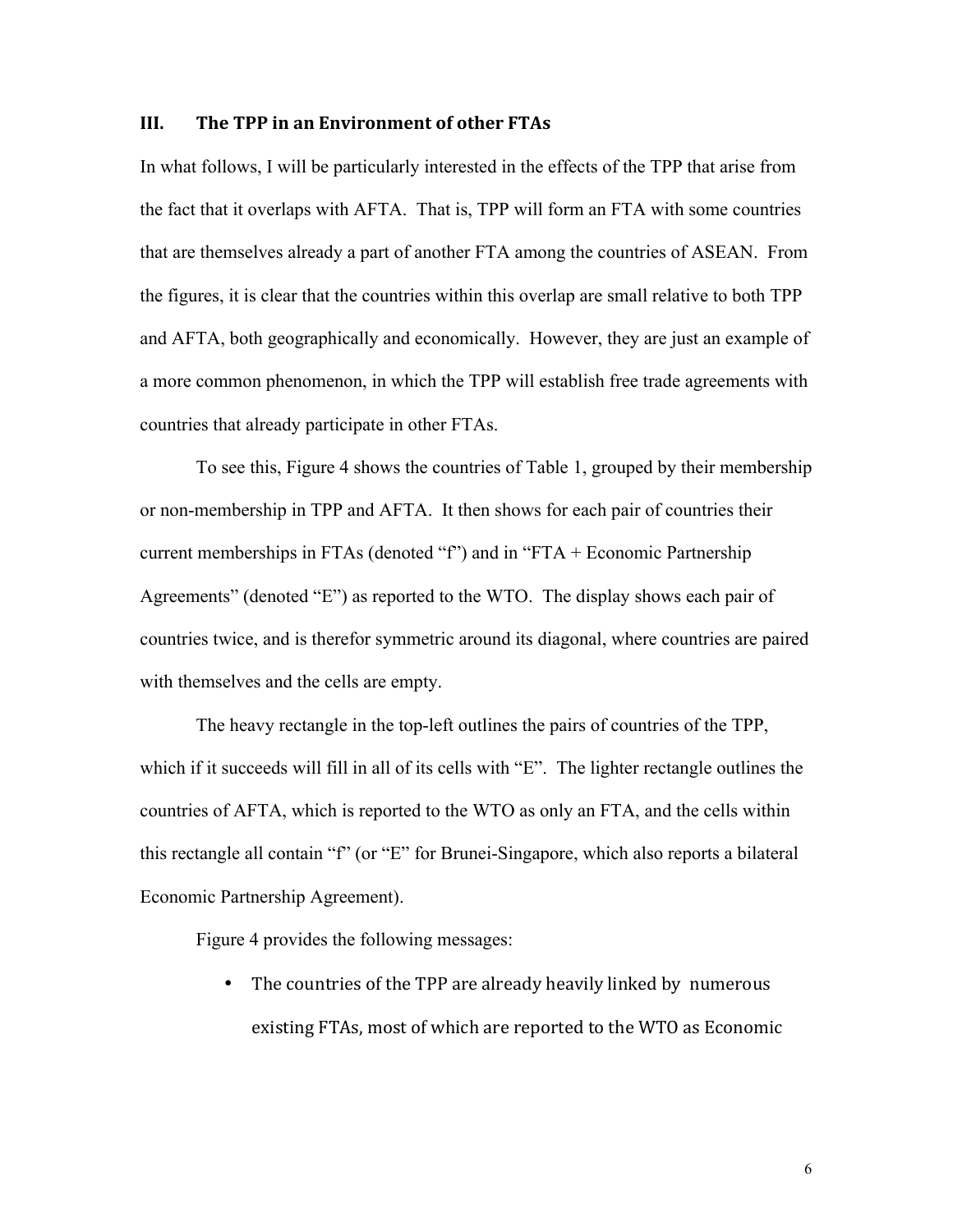Partnership Agreements (EPAs). Of 66 possible pairs of countries in the  $12$ -country TPP,<sup>4</sup> 40 have FTAs, all but 6 of which are EPAs.

- Of the six pairs of countries in both AFTA and the TPP, only one (Brunei-Singapore) has an EPA. The rest have only FTAs, and will therefore necessarily be subject to greater economic integration as a result of the TPP.
- On the other hand, these same four countries are included in FTAs with the other eight countries of the TPP in 17 of a possible 32 pairs, and all but one of these (Chile-Malaysia) is an EPA. This suggests that they may have already committed to greater integration to some extent.
- But of these four countries, only Singapore has an EPA with the United States, which may demand the most rigorous and far-reaching integration.
- The six countries that are part of AFTA but not part of the TPP already have FTAs with three of the non-AFTA TPP countries - Australia, Japan, and New Zealand – negotiated between them and ASEAN as a group.
- Among the ten countries included here as Other Asia, three of them (China, India, and South Korea) have FTAs with the AFTA countries and at least one with the non-AFTA TPP countries.

 $4\frac{12\times11}{2}$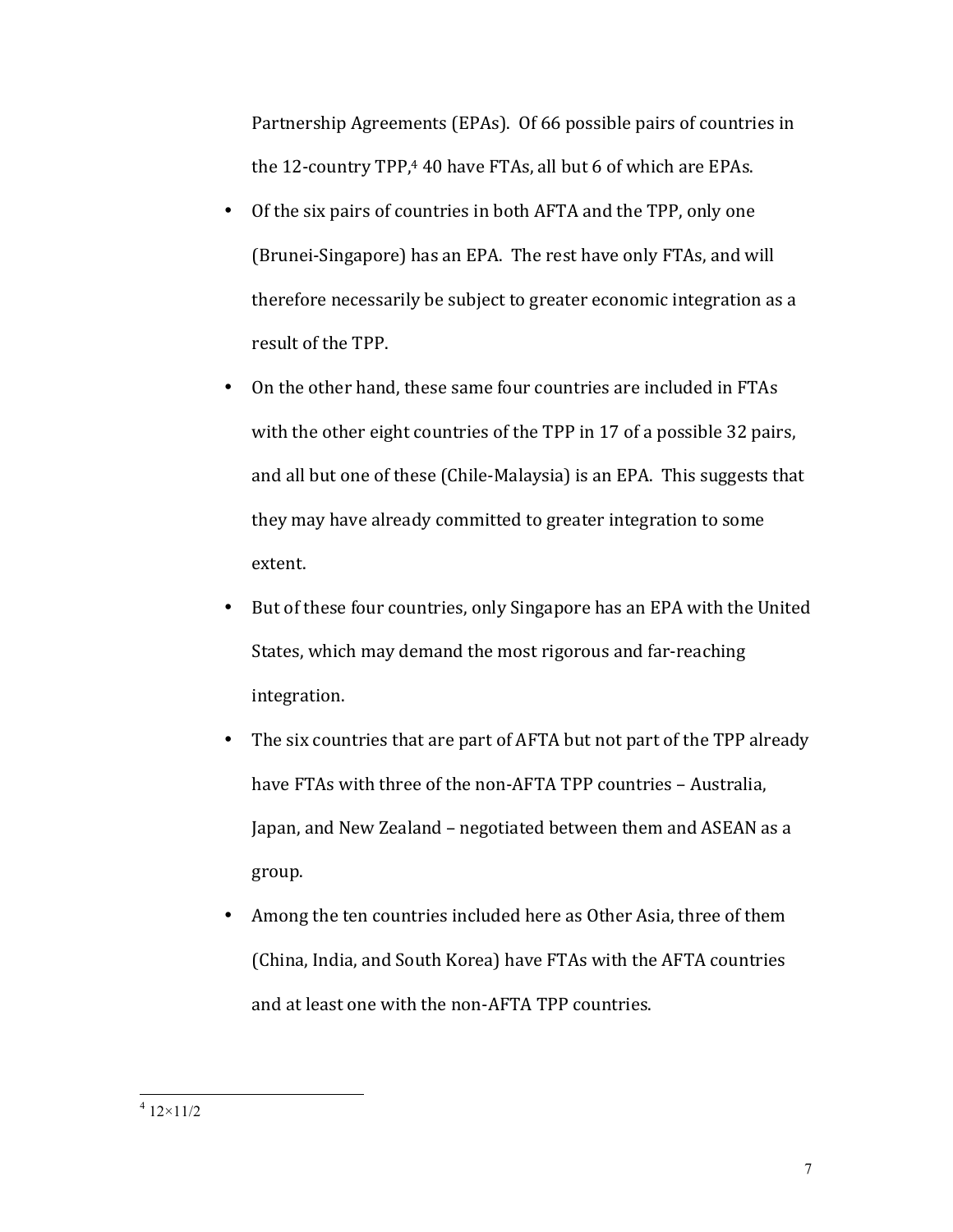Together, these observations make the compelling point that the TPP will interact with a host of other existing FTAs, including many that are already classed as EPAs. This fact motivates the discussion of the effects of the TPP in the next section.

#### **IV. Trade Effects of the TPP**

Theoretical analysis of an FTA is usually based primarily on the concepts of trade creation and trade diversion, introduced by Viner (1950). Most simply we imagine a world of three countries that each initially levies identical tariffs on any given good against imports from each of the other countries. Then two of them form an FTA, reducing their tariffs against each other to zero, while continuing to levy tariffs against imports from the third country. In this situation, two possibilities emerge.

Trade creation occurs when a member of the FTA begins to import from its FTA partner a good that it previously produced for itself. Since it would do so only if the partner produces it more cheaply than it can itself, both it and the partner benefit from this exchange in terms of the cost of the country's total consumption.<sup>5</sup> The third country is not affected at all by trade creation, at least in terms of any direct effect.

Trade diversion occurs when a member country imports from the partner a good that it previously imported from the third country. Because both countries previously faced the same tariff, we can assume that imports from the third country were due to its lower cost. Switching to importing from the partner country therefore means purchasing a higher cost good. The partner country presumably benefits from this change, but the

 $<sup>5</sup>$  This gain, like the gains that arise from multilateral free trade, is a net gain for the country, but it involves</sup> what can be a considerable loss to some individuals within it. The net gain is based on the fact that those who gain could in principle compensate those who lose and still remain better off. Since this compensation seldom if ever happens, it is precisely this harm to the losers from trade creation that may motivate resistance to the formation of an FTA, or exemption of sensitive sectors. Thus, while trade creation provides the economic rationale for an FTA, it also provides the political resistance to it.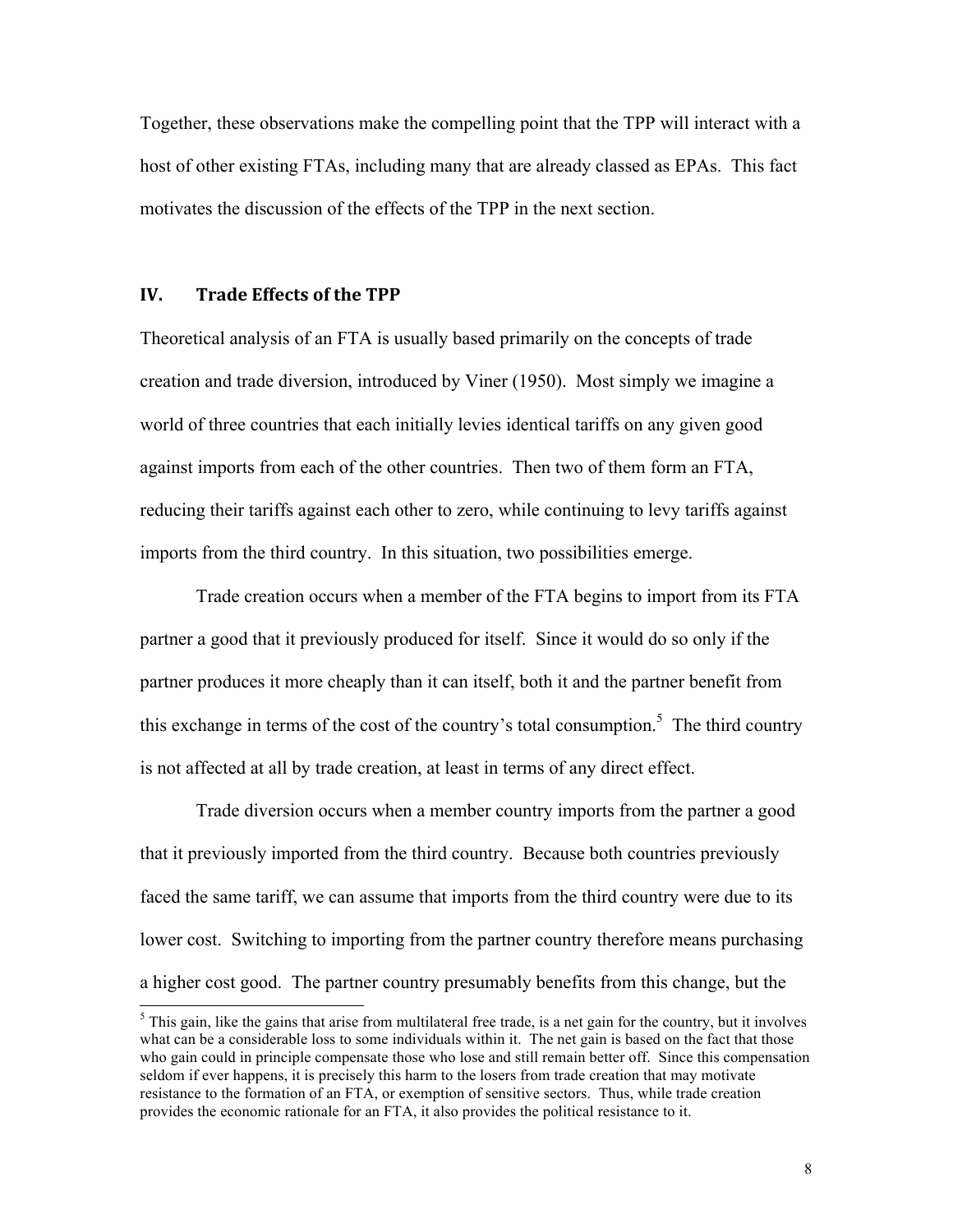importing country loses due to this higher cost, as does the third country whose exports fall. The loss to the importing country is not obvious to consumers, who find the highercost product cheaper due to the absence of tariff. But the country loses, with that loss taking the form of lost tariff revenue.<sup>6</sup>

The implication of Viner's analysis is that both partners of an FTA may be made worse off by it. Any FTA will inevitably involve some trade diversion, and it is theoretically possible for the economic costs of trade diversion to outweigh both the economic benefits from trade creation and the benefits to exporters of trade-diverted imports. Such a loss may not be likely, but I am not aware of any plausible conditions that will rule it out.<sup>7</sup>

The possibility of a loss for the importing country due to trade diversion was novel and even counter-intuitive when Viner explained it, and it therefore has tended to play a central role in economists' discussions of the welfare effects of FTAs. However, there is a much more intuitive welfare cost due to trade diversion that is sometimes ignored: to the outside country from whom trade is diverted. One does not need subtle theoretical analysis to realize that outside countries are harmed by an FTA, to the extent that the markets for their exports are reduced. This effect of an FTA is arguably more important than any loss to partner countries, since it is both inevitable and potentially large.

<sup>&</sup>lt;sup>6</sup> For the same reasons explained in the previous footnote, it is usually trade diversion, not trade creation, that motivates an FTA politically. Both buyers and sellers perceive themselves to be better off, and they are unaware of the importance of the lost tariff revenue.

 $<sup>7</sup>$  My colleagues and I have used a computable general equilibrium (CGE) model to analyze quite a number</sup> of free trade agreements over the years. To the best of my recollection, only once have we had the model tell us that a country would lose from an FTA, even though our model incorporated the effects of both trade creation and trade diversion. That was in Brown et al. (1997), where we examined a trade agreement between Tunisia and the European Union. And even there, it was only under one of several scenarios that we found a loss in welfare for Tunisia, a loss that we attributed to trade diversion.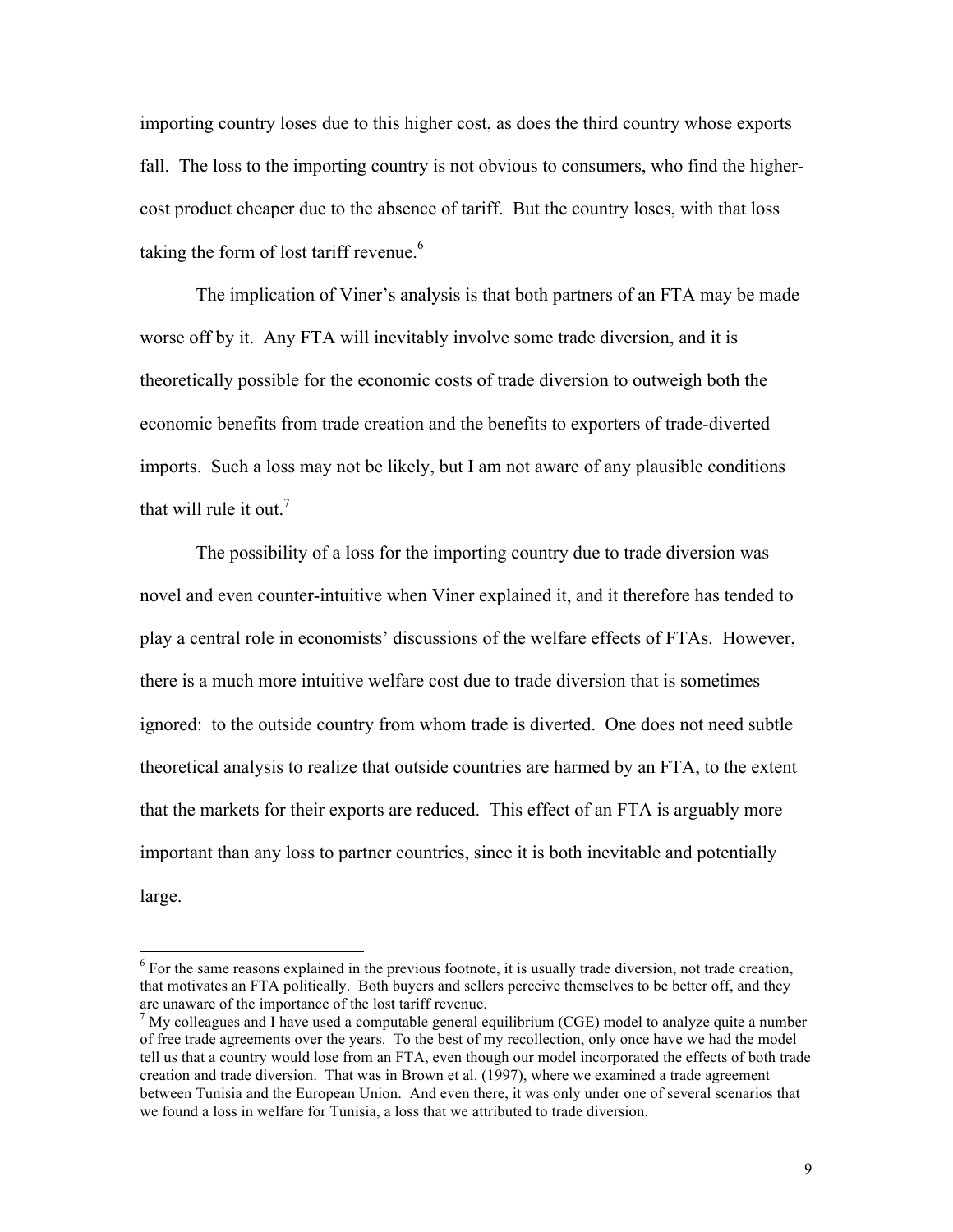Following the Vinerian example, an analysis of the TPP would simply ask how much trade among the TPP countries it will create, and how much it will divert from nonmembers.<sup>8</sup> Since we are interested here in the effects on Asian countries, most of whom will remain outside the TPP, our primary interest will be in the trade diversion from them. I will touch on that in a moment.

However, as Figure 4 makes clear, the Vinerian analysis misses two important points:

- 1. Many of the Asian countries outside the TPP are already members of FTAs with TPP countries. Their exports to those member countries are already subject to zero tariffs, and therefore neither Vinerian trade diversion nor trade creation can occur.
- 2. Many of the countries inside of the TPP, including all four of the Asian members of AFTA, are already members of FTAs with individual TPP members. Their exports and imports to those members are already subject to zero tariffs, so that again, neither trade creation nor trade diversion will occur.

These two observations mean that much of the effect – both positive and negative – that a large FTA like the TPP might normally be expected to cause will not in fact occur because of other existing FTAs.

In order to get a better idea of how these considerations will matter for individual countries, we need to know something about with whom they trade. For this purpose, I will look only at the top five countries to which each country exports and from which it imports, since these matter most for the effects of changes in its own and other countries'

 $8$  Even for finding just the welfare effects on the included countries, it is not sufficient just to quantify these changes in trade. The sizes of tariffs also matter importantly, as does any change in costs as industries expand and contract.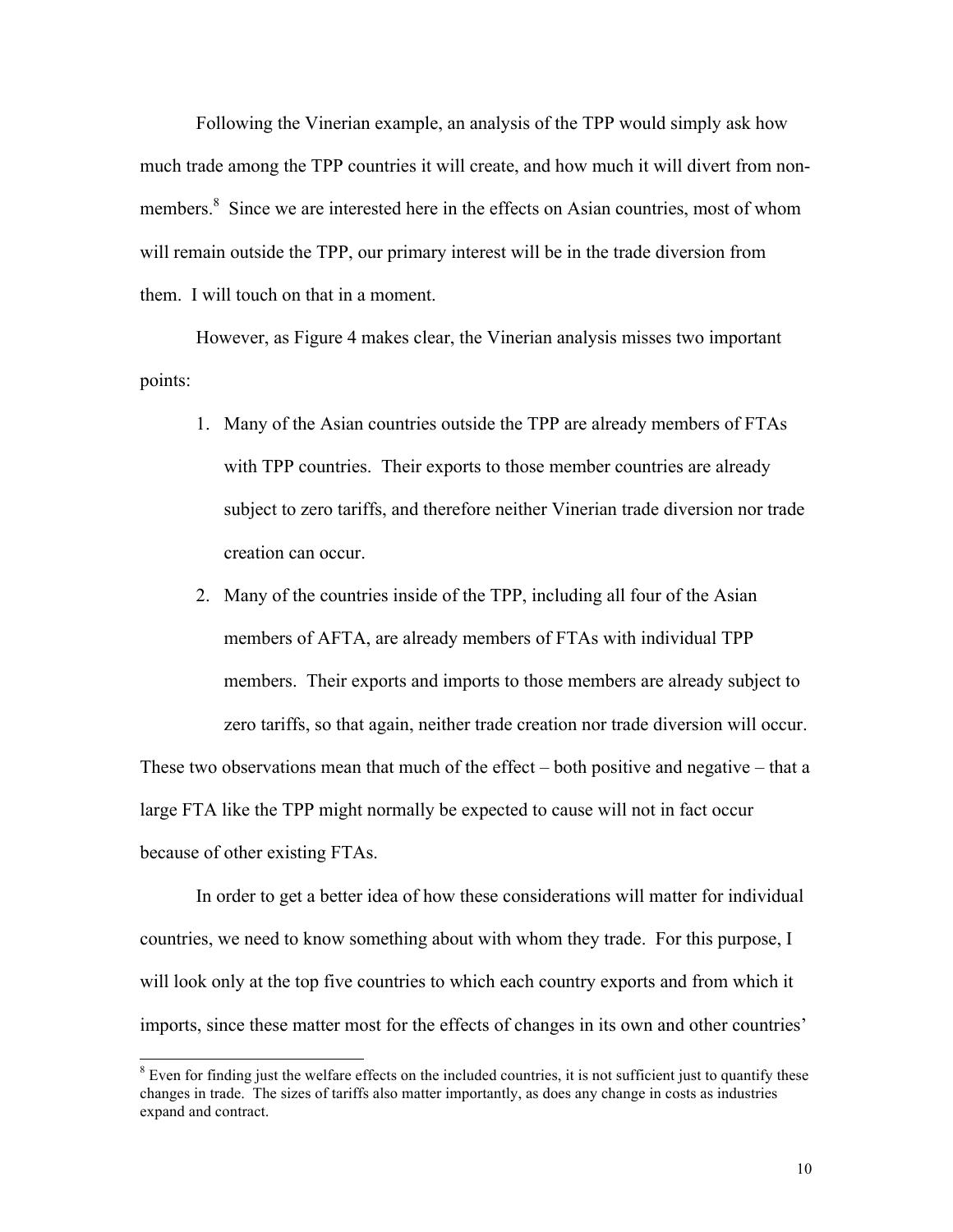tariffs. $9$  Figure 5 shows, for each of our list of countries, the five to which it exports the most, with the top-ranked country marked "E" and the others "e". Figure 6 shows the same for imports, marked "M" and "m". In some cases, fewer than five countries are indicated, when the top five include countries not in our list. Since many countries have the 27-member European Union as major trade partners, the tables include this as an additional column. Data are missing for Laos, probably because it entered the WTO only recently.

Figures 5 and 6 can be used, together with the information on existing FTAs in Figure 4, to infer how the various countries may be affected by the TPP. The following discussion is necessarily not very precise, as it draws only on that information. A more complete analysis would also look at the levels of tariffs that currently exist on the various trade flows and how they will change with the formation of the TPP. All of this information should ideally be incorporated into a proper CGE model of trade among these countries, as well as trade between them and the rest of the world. I do not have the capacity to undertake such an analysis here, but I hope that the following discussion will be suggestive of what a more complete analysis would produce.

#### **Countries of the TPP and not AFTA:**

#### *Australia*

Australia's largest trading partner in both exports and imports is China, with which it has no FTA and which is not included in the TPP. Indeed, it does not have an FTA with any of its top-five export destinations, and it has FTAs with only two of its top-five import

 $9$  This choice is also motivated by the convenient fact that the WTO reports each member's exports to its top five destinations, at http://stat.wto.org/.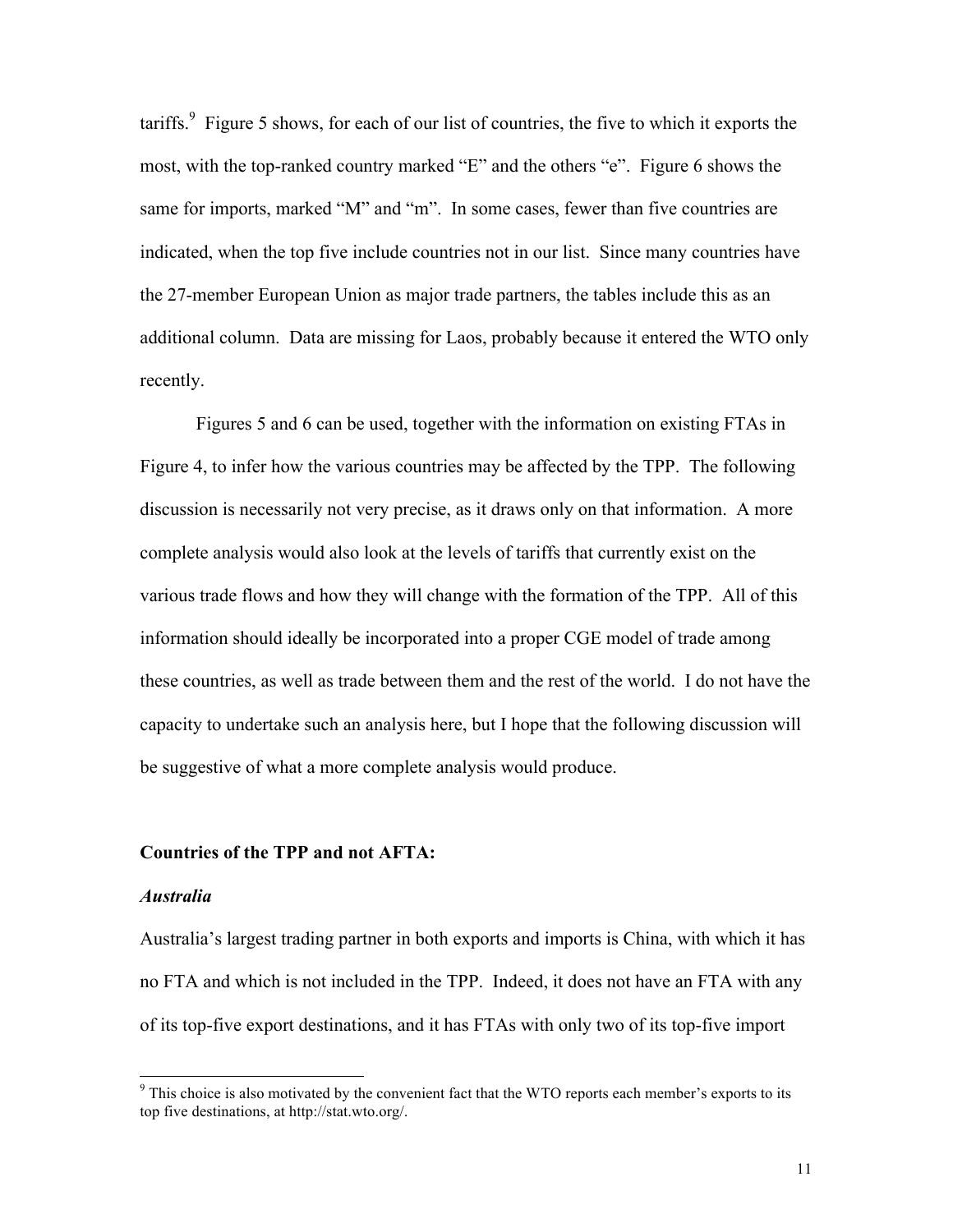sources (US and Singapore). The TPP will eliminate Australia's bilateral tariffs with only one of its top trading partners, Japan. Based on that, it seems unlikely to have major effects on Australia's trade, except with Japan. Since Australia already has FTAs with seven of the eleven other TPP countries, it is also not likely to experience significant trade diversion beyond what may already have occurred due to its existing FTAs. Japan should benefit in its trade with Australia, since the TPP will undo the harm from Australia's existing FTAs – especially with the United States.

### *Canada*

Canada currently has only four FTAs with our list of countries, two of them being with the other members of NAFTA, which are also two of its largest trading partners. Like Australia, Canada's trade flows that will be most affected by the TPP will be its trade with Japan. Japan has a large number of existing FTAs, but few of them are with important trading partners of Canada. The exception is Mexico, with which Canada also has an FTA. Therefore, Canada should gain from the TPP to the extent that it undoes the harm from trade diversion caused by these other FTAs.

#### *Chile*

Chile already has FTAs with all but one (Vietnam) of the other countries of the TPP, including the only two countries within the TPP with which it trades significantly: the US and Japan. Chile's largest trading partner for its exports is China, with which it also already has an FTA. Effects of the TPP on Chile should therefore be minimal.

12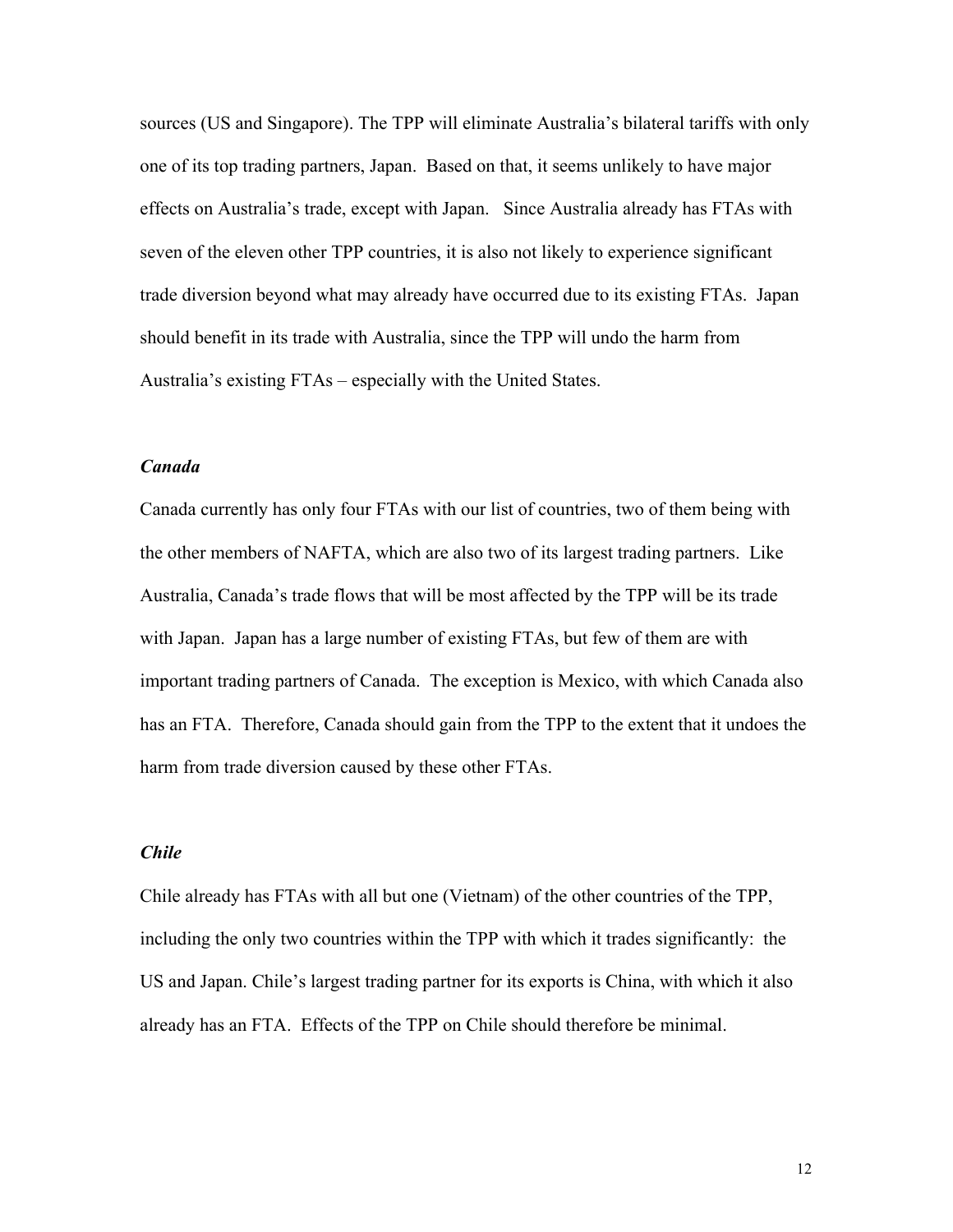#### *Japan*

Japan's largest trading partner, for both exports and imports, is China, with which it does not have an FTA. Among the members of the TPP, it trades in a major way only with the United States and, for its imports presumably of raw materials, Australia. But its trade with the United States is a big deal, and the main effects of the TPP for Japan will be about the same as if it formed an FTA with the United States alone. The inclusion of other countries in the TPP will prevent this from causing trade diversion from them, but substantial trade diversion is likely from China.

#### *Mexico*

Mexico is very similar to Canada in both its trading partners and its membership in FTAs. The exception is that Mexico already has an FTA with Japan, which is a major source of its imports. The TPP seems therefore unlikely to have any major effects on Mexico.

#### *New Zealand*

New Zealand, like Australia, is member of a large number of FTAs, but remarkably these do not include the United States. On the other hand, New Zealand does have an FTA with China. Therefore, a major positive effect of TPP for New Zealand will be its increased trade with the US, while it will not suffer from any trade diversion as it shifts imports from China to the US. On the contrary, the TPP will offer New Zealand the additional benefit of reversing any trade diversion that its FTA with China may have causes vis a vis the US. In addition, the TPP will encompass Japan, also a major trading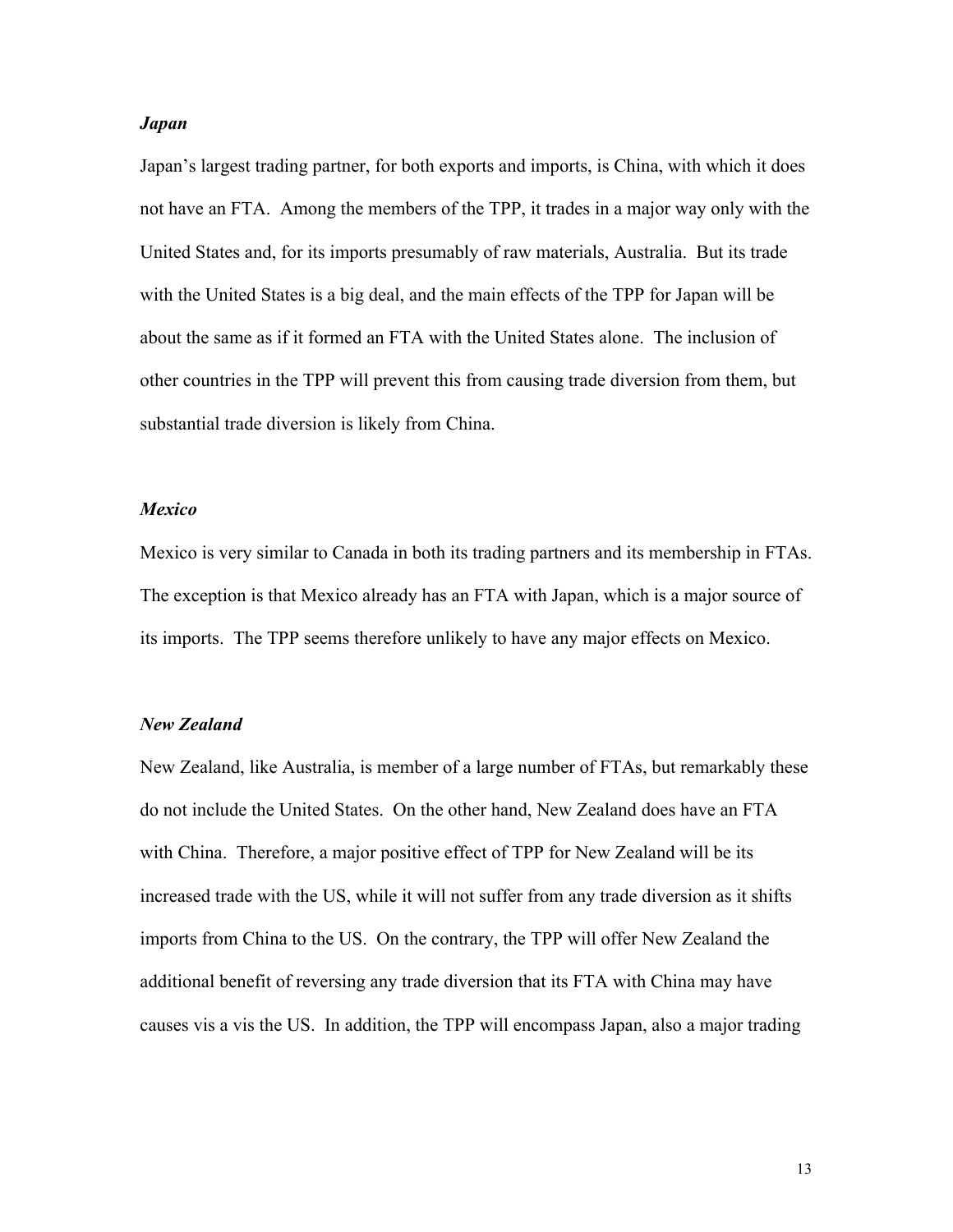partner of New Zealand in both exports and imports, and with which it does not currently have an FTA.

#### *Peru*

Peru already has FTAs with the two TPP countries with which it trades the most – Canada and the US, as well as with another major trading partner, China. It trades little with its southern-hemisphere but distant neighbors, Australia and New Zealand, perhaps because these are two of the few industrialized countries with which it has no FTA. The TPP will not have a big effect on Peru, but it should allow these trade flows across the southern Pacific to expand.

#### *United States*

The US already has FTAs with half the TPP countries, but not with Japan. As noted above for Japan, the largest effect of the TPP will be through the Japan-US trade relationship. This will involve trade diversion away from China and to a lesser extent (since the trade is small) from other non-TPP Asian countries. The exception to this last is South Korea, with which the US already has a recently implemented FTA, the trade within which would otherwise be likely to grow over time. The TPP will likely slow that growth.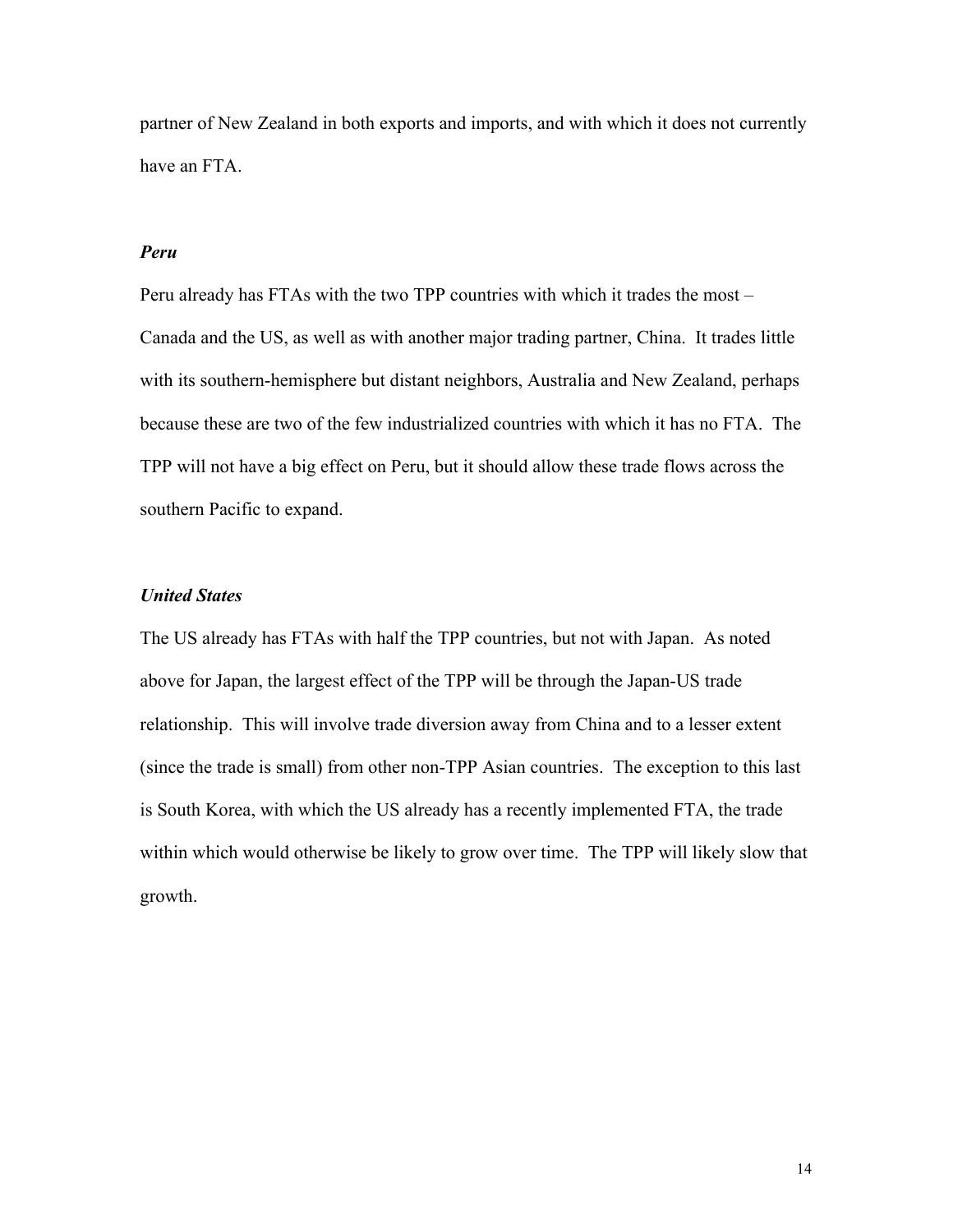#### **Countries in both TPP and AFTA:**

#### *Brunei Darussalam*

Brunei already has FTAs with all of its major trading partners except the United States, partly because of its membership in AFTA but also because it has separate trade agreements with Japan, Chile, Australia and New Zealand, China, and South Korea. Therefore the importance of the TPP for Brunei is its relationship with the US. Its many other FTAs have, to some extent, diverted its trade from the US, and the TPP will correct that. It's hard to see how Brunei could other than benefit from the TPP.

#### *Malaysia*

Malaysia has all of the same FTAs as Brunei, plus an additional one with Pakistan. Its trade patterns are similar as well. So the conclusion for Brunei – that it will gain mainly by having an FTA with the US and undoing trade diversion – holds for Malaysia as well.

#### *Singapore*

Singapore has existing FTAs with the largest number of countries on our list: 18 of a possible 27. Unlike the other countries in the TPP&Afta group, it even has one with the US. So there does not appear to be much scope for gain (or loss) for Singapore from the TPP. The two countries with which Singapore's trade might expand the most with the TPP are Canada and Mexico, with which it oddly does not currently have an FTA despite their membership in NAFTA. With all of its other FTAs, the trade between Singapore and these two countries undoubtedly suffered from trade diversion. This will be

15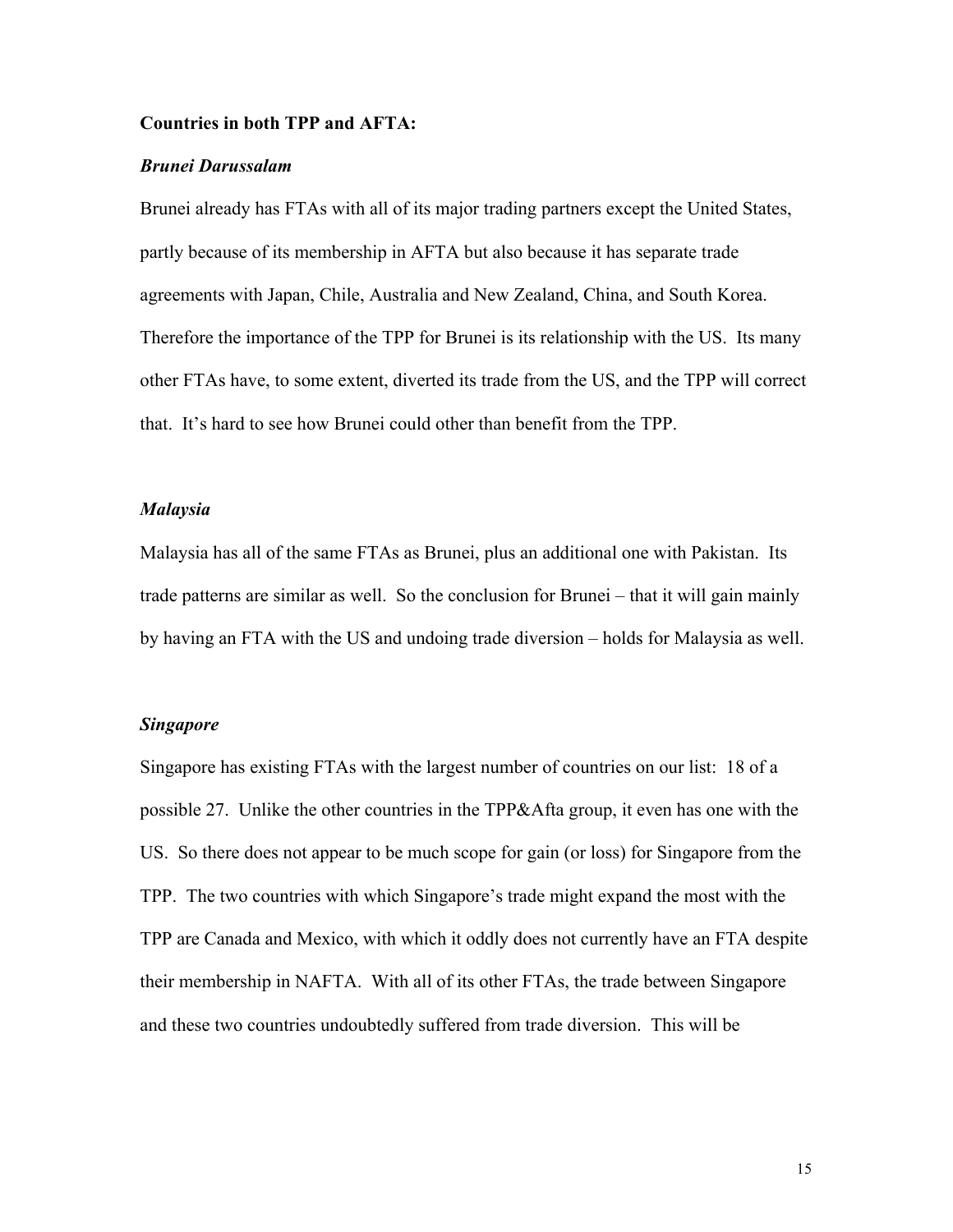corrected by the TPP, although the effect on any of these countries' welfare seems unlikely to be large.

#### *Vietnam*

Vietnam's configuration of FTAs, and its major trading partners, are largely the same as Brunei and Malaysia, except that it lacks an FTA with Chile. One can therefore expect a similar experience for it: it benefits mainly from acquiring an FTA with the United States, which is its largest export destination. Unlike Malaysia and Brunei, however, Vietnam does not import a great deal from the US, so its benefits as an importer will be more muted.

#### **Countries in AFTA but not in TPP:**

#### *Cambodia, Indonesia, Laos, Myanmar, Philippines, and Thailand*

All of these countries have essentially the same configuration of FTAs, in that they are members of ASEAN, its associated AFTA, and the FTAs that ASEAN has negotiated with other countries: Australia and New Zealand, Japan, China, India, and South Korea. The only variation among them is that the ASEAN agreement with Japan is only an FTA, while several of these countries (Indonesia, Philippines, Thailand) have negotiated additional bilateral Economic Integration Agreements.

Because these countries are part of AFTA but not part of TPP, the TPP would not be expected to benefit them, and will instead cause some trade diversion away from them as AFTA countries that are included in the TPP substitute cheaper imports from TPP partners in place of imports from this group of countries.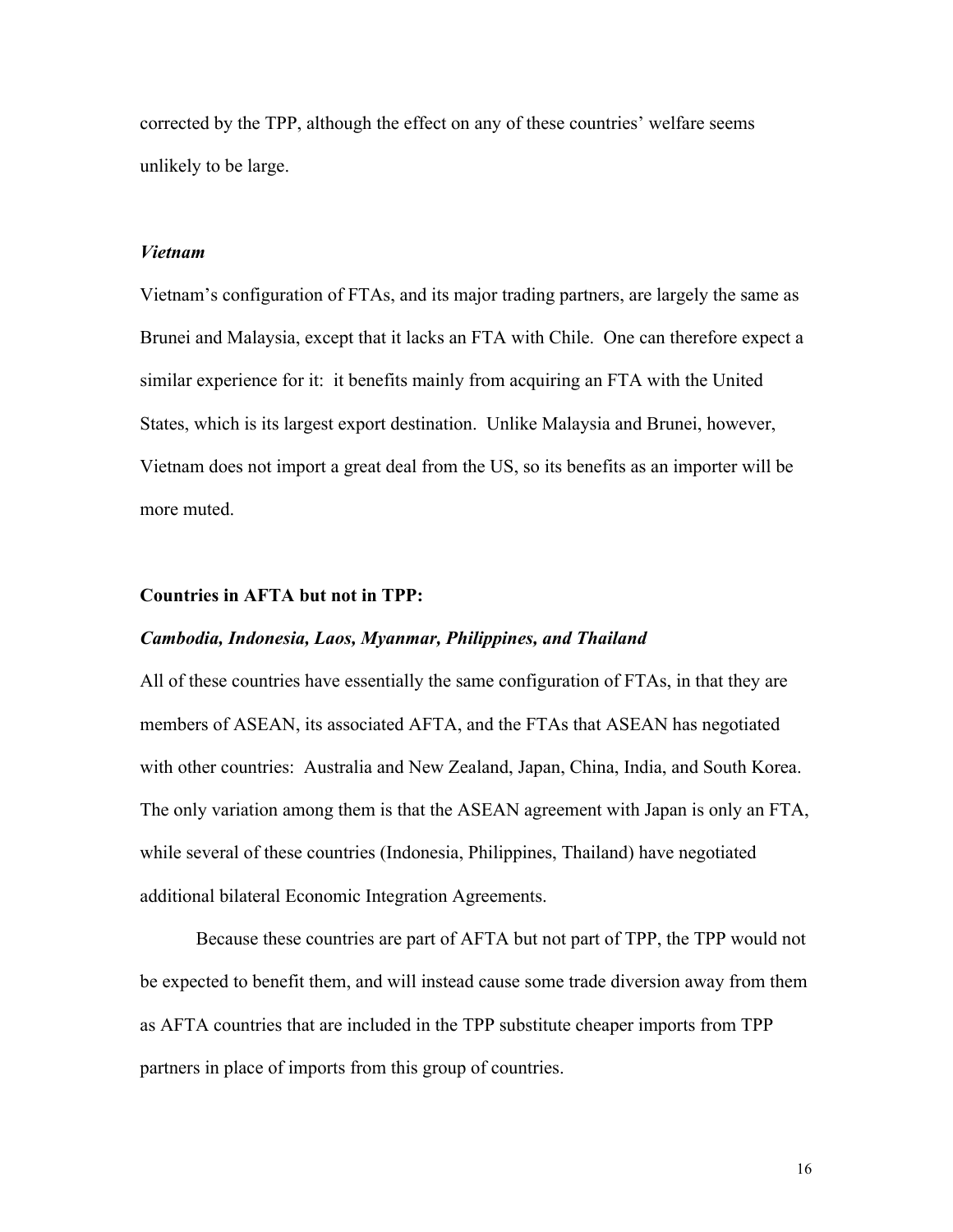Fortunately, the only country within the AFTA/TPP group that is a major destination for exports from any of these countries is Singapore, and it already has FTAs with all of the TPP countries except Canada and Mexico. Therefore, this trade diversion, while it will happen, should not be substantial, since it has already occurred.

More serious will be the trade diversion within two of the non-AFTA/TPP countries: Japan and the United States. Japan is the top export destination for both Indonesia and the Philippines, while the US is a major destination for these countries as well, and also for Thailand and Cambodia. Indeed, the US is the top export destination for Cambodia. Only Myanmar (and perhaps Laos, for which we lack trade data) appears to be immune from this effect, as its main export destinations are all except Singapore outside the TPP.

I conclude that four of these countries – Cambodia, Indonesia, Philippines, and Thailand – should expect to be harmed by the TPP.

#### **Countries in Other Asia**

# *Bangladesh, China, Hong Kong, India, Macao, Nepal, Pakistan, South Korea, Sri Lanka, Taiwan*

None of the other Asian countries that I selected for this analysis have any countries of the TPP as their top export destinations. On the other hand, all of them have the United States as one of their top-five destinations, and several of them export significantly to Japan as well. With only two exceptions, none of them have existing FTAs with Japan or the US either, which would temper any trade diversion. The exceptions are India with Japan and South Korea with the US. But the US is a top-five destination for India's

17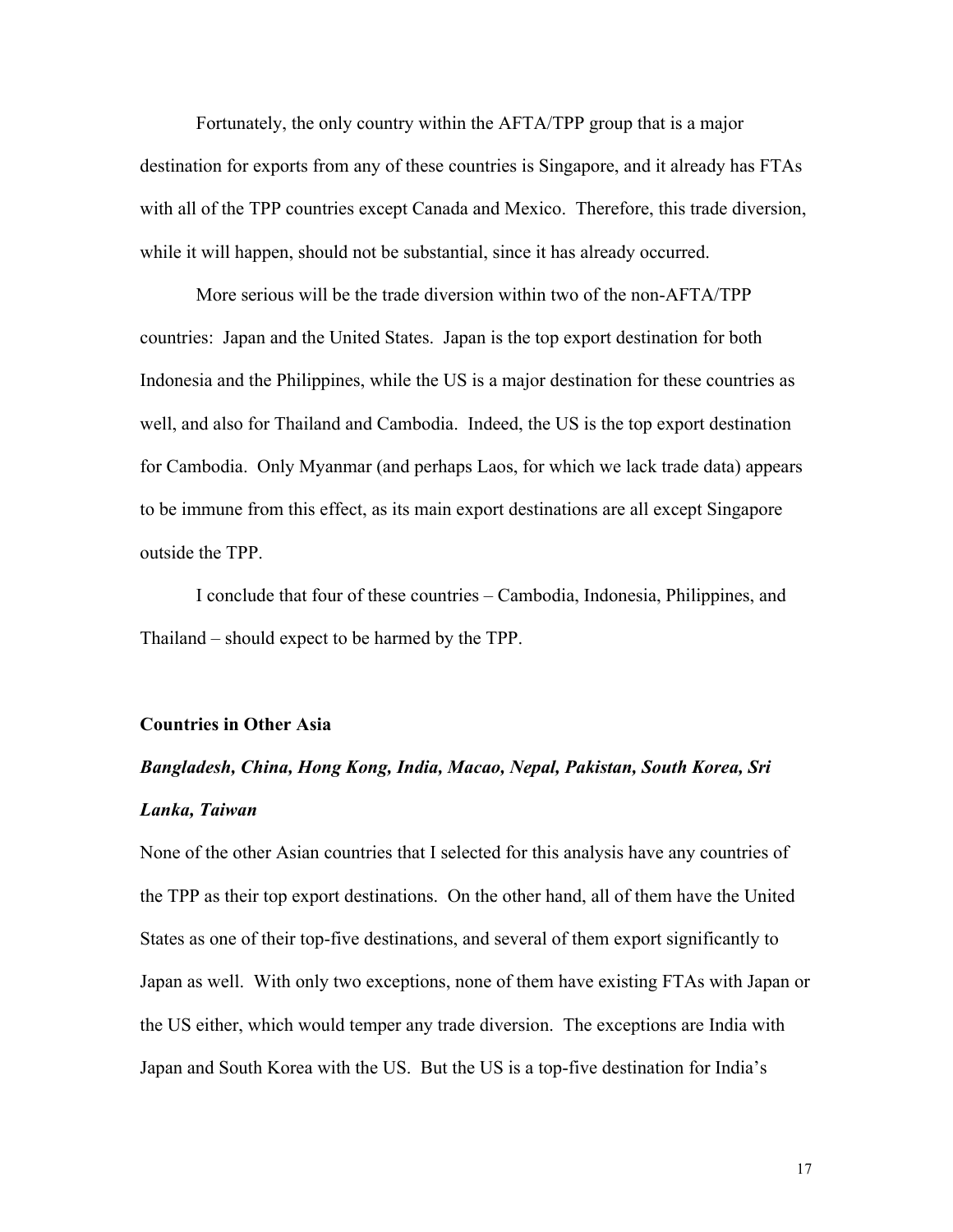exports, and Japan is the same for South Korea. Therefore even these two countries can expect non-trivial trade diversion from the TPP, although their FTAs with the AFTA members should temper this a bit.

Of special interest, of course, is China. China already has FTAs with the AFTA countries as well as with Chile, New Zealand, and Peru. But this leaves Australia, Canada, Japan, Mexico, and the United States as TPP members with which China has no FTA and where it can expect a decline of exports due to trade diversion. Indeed, although China's top export destination is the 27-member European Union, the US is a close second, and Japan is also in its top five.<sup>10</sup> China would seem to be a major loser from the TPP.

#### **V. Conclusion**

As listed in Table 2, there is much more to the Trans-Pacific Partnership than just the tariffs that will mostly be eliminated among the members. My discussion here has dealt only with the effects of those tariff reductions, largely because I find it interesting to consider an FTA in the context of countries that already participate in other FTAs, something that the literature has not usually taken much account of.

But if the TPP achieves its objective of going well beyond these tariff reductions, it may be that the trade effects will be its least important implications. I had intended when I undertook to write this paper to look at the other issues in Table 2, but in the event I have found the analysis to overlapping and interacting FTAs to be more than enough to keep me busy.

 $10$  I have not reported the amounts of trade in Tables 5 and 6. But the underlying data show that 18.8% of China's exports go to the EU, 17.1% to the US, and 7.8% to Japan.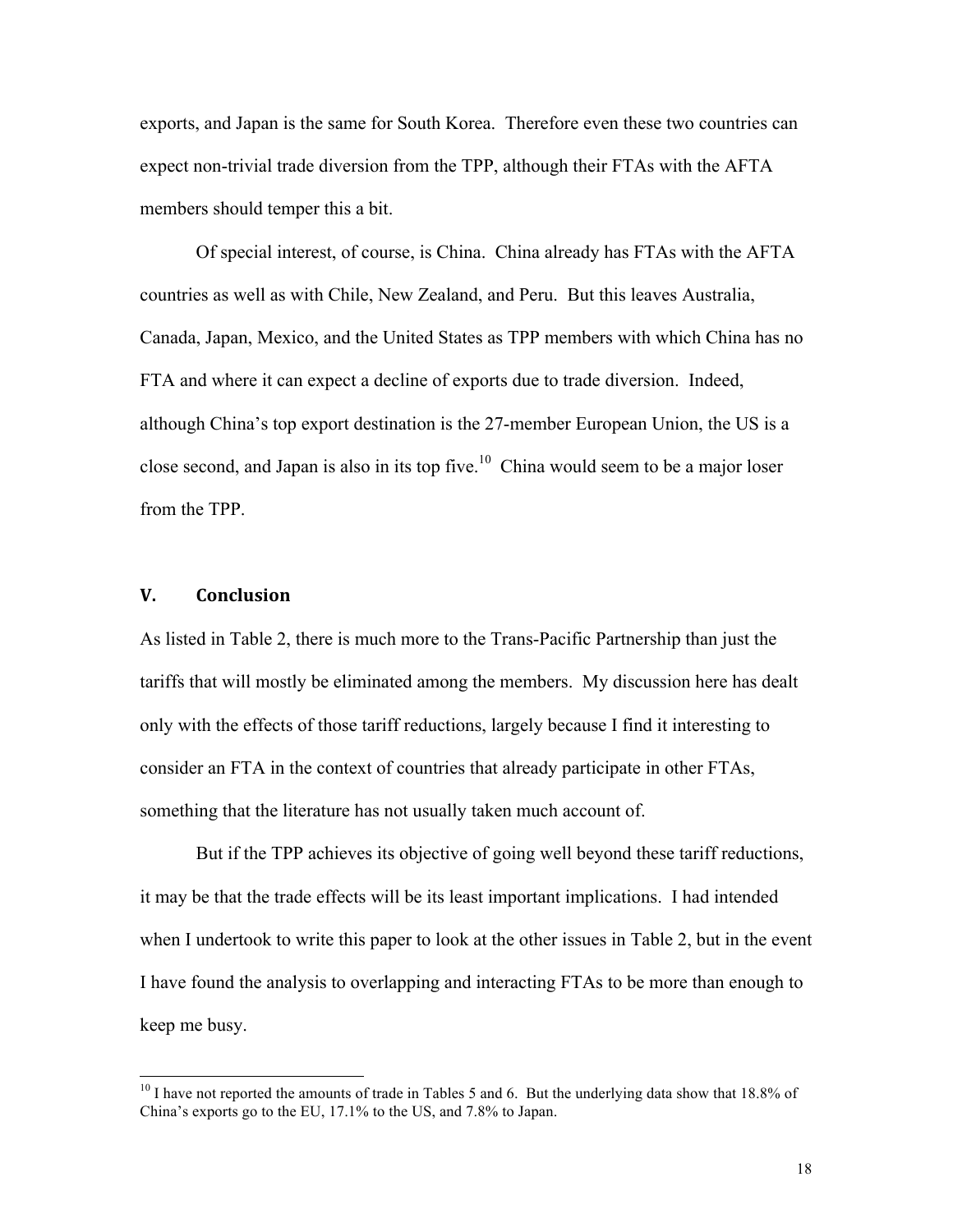I would hope, nonetheless, that I or others will give due attention to those other issues. I suspect that some of them will offer far greater benefits to the participating countries than the trade effects that I have discussed here. And I also fear that some of those issues will prove problematic, and that they could undermine the benefits that this "state of the art" trade agreement could otherwise provide.

#### **References**

- Australian Government 2013 "Trans-Pacific Partnership Agreement negotiations," http://www.dfat.gov.au/fta/tpp/.
- Brown, Drusilla, Alan V. Deardorff, and Robert M. Stern 1997 "Some Economic Effects of the Free Trade Agreement Between Tunisia and the European Union," in Ahmed Galal and Bernard Hoekman, eds., *Regional Partners in Global Markets: Limits and Possibilities of the Euro-Med Agreements*, London/Cairo: Center for Economic Policy Research and Egyptian Center for Economic Studies.
- Deardorff, Alan V. and Robert M. Stern 1998 *Measurement of Nontariff Barriers*, Ann Arbor: University of Michigan Press.
- Krist, William 2012 "Negotiations for a Trans-Pacific Partnership Agreement," Wilson Center, Program on America and the Global Economy, no date, but from context it was written in 2012.
- Petri, Peter A., Michael G. Plummer, and Fan Zhai 2011 "The Trans-Pacific Partnership and Asia-Pacific Integration: A Quantitative Assessment," East-West Center Working Papers, No. 119, October 24.
- Pilling, David 2013 "It won't be easy to build an 'anyone but China' club," *Financial Times*, May 22.
- United States Trade Representative 2011 "Outlines of the Trans-Pacific Partnership Agreement," http://www.ustr.gov/about-us/press-office/factsheets/2011/november/outlines-trans-pacific-partnership-agreement
- Viner, Jacob 1950 *The Customs Union Issue*, New York: Carnegie Endowment for International Peace.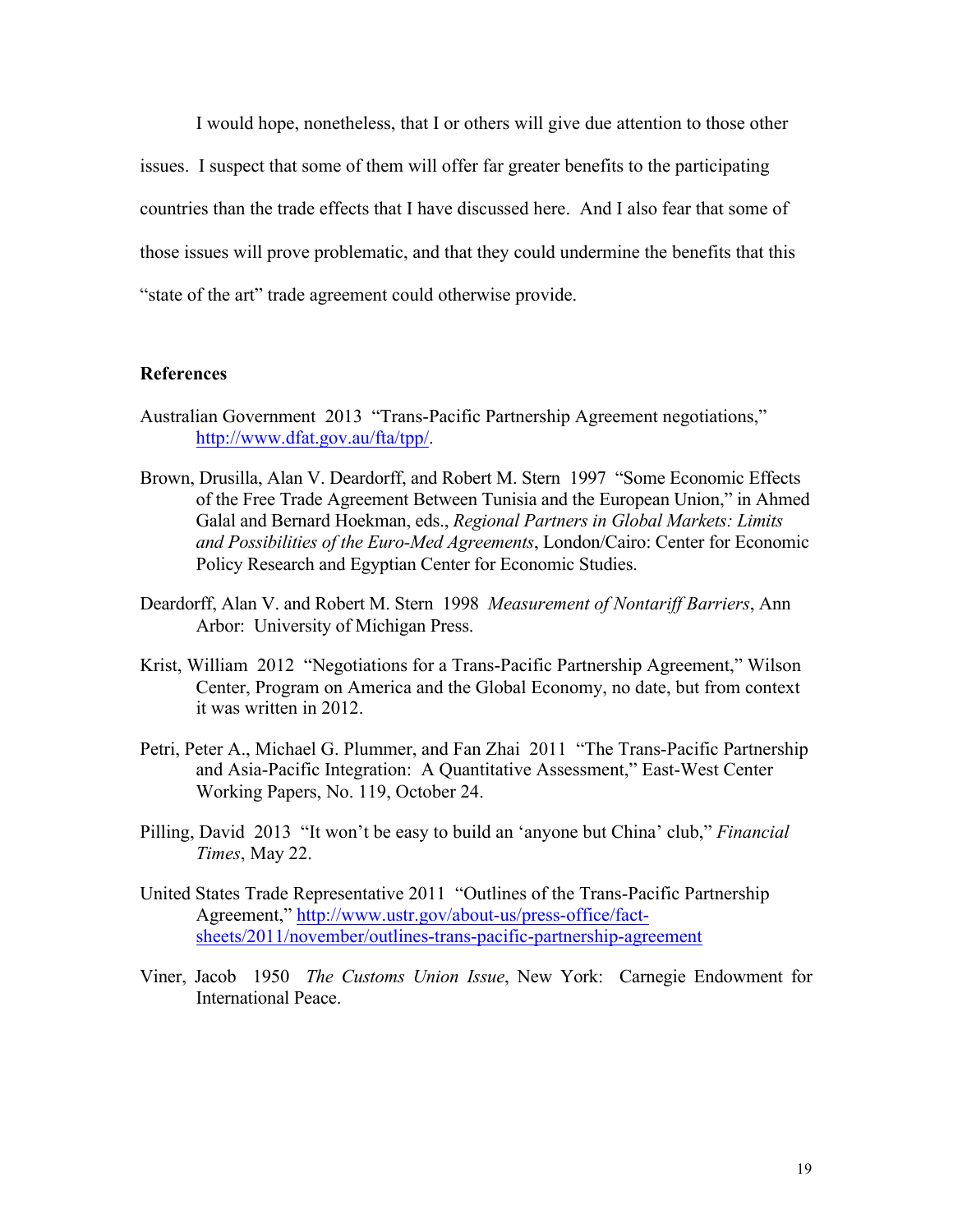# Table 1 Countries Considered

|                      |     | Likely member of Actual member of |
|----------------------|-----|-----------------------------------|
|                      | TPP | <b>AFTA</b>                       |
| Australia            | yes |                                   |
| Bangladesh           |     |                                   |
| Brunei Darussalam    | yes | yes                               |
| Cambodia             |     | yes                               |
| Canada               | yes |                                   |
| Chile                | yes |                                   |
| China                |     |                                   |
| <b>Hong Kong</b>     |     |                                   |
| India                |     |                                   |
| Indonesia            |     | yes                               |
| Japan                | yes |                                   |
| Laos                 |     | yes                               |
| Macao                |     |                                   |
| Malaysia             | yes | yes                               |
| Mexico               | yes |                                   |
| Myanmar              |     | yes                               |
| Nepal                |     |                                   |
| New Zealand          | yes |                                   |
| Pakistan             |     |                                   |
| Peru                 | yes |                                   |
| Philippines          |     | yes                               |
| Singapore            | yes | yes                               |
| South Korea          |     |                                   |
| Sri Lanka            |     |                                   |
| Taiwan               |     |                                   |
| Thailand             |     | yes                               |
| <b>United States</b> | yes |                                   |
| Vietnam              | yes | yes                               |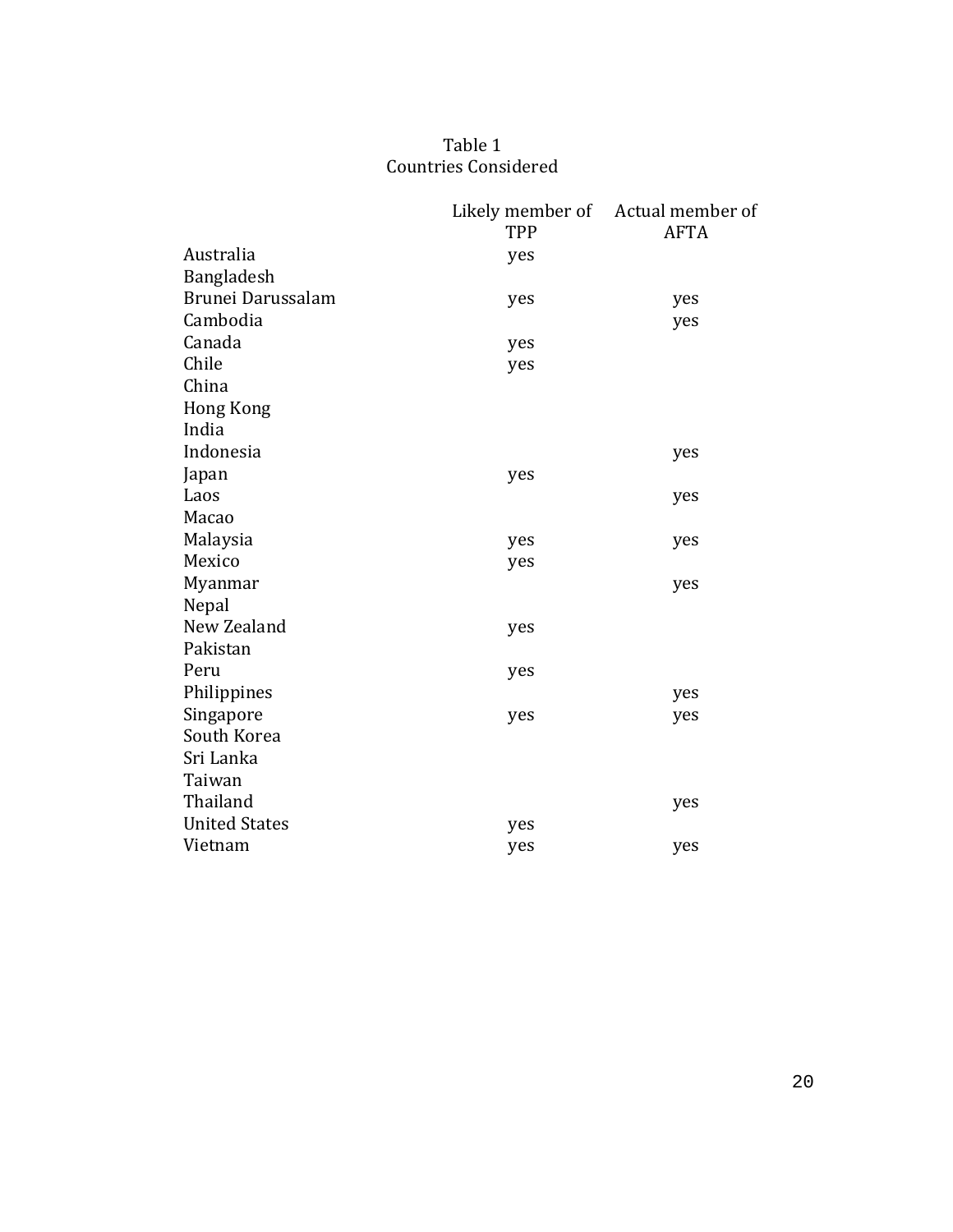## Table 2 Issues of the TPP

Trade issues

Trade in goods

Tariffs

• Eliminate tariffs on intra-TPP trade

Nontariff barriers

- Harmonize customs valuation rules and procedures
- Remove technical barriers to trade
- Remove the trade-distorting effects of sanitary and phytosanitary measures
- Open government procurement to imports from member countries

Trade remedies

- "Build upon [the existing rights under the WTO for anti-dumping, countervailing duty, and safeguards protection] to assure transparency and procedural due process" USTR (2011)
- Negotiate a special transitional regional safeguard mechanism for the TPP

Rules of origin

- "A common tariff schedule and rules of origin would result in a greater level of trade expansion and potential economic benefits" Krist (2012, p. 15)
- "Regional rules of origin will provide new opportunities for Australian exporters to tap into global supply chains." Australian Government (2013)

Trade in services

• Agree on national treatment for member-country service providers, subject to a "negative list" of exceptions for specific service sectors

Non-trade issues

Intellectual property protection

• Reinforce and extend the protection of patent, copyright, trademark and other intellectual property protection provided by the TRIPs Agreement of the WTO

Competition policy

• "Commitments on the establishment and maintenance of competition laws and authorities, procedural fairness in competition law enforcement, transparency, consumer protection, private rights of action and technical cooperation." USTR (2011)

Temporary movement of business persons

"Promote transparency and efficiency in the processing of applications" for temporary entry" USTR (2011)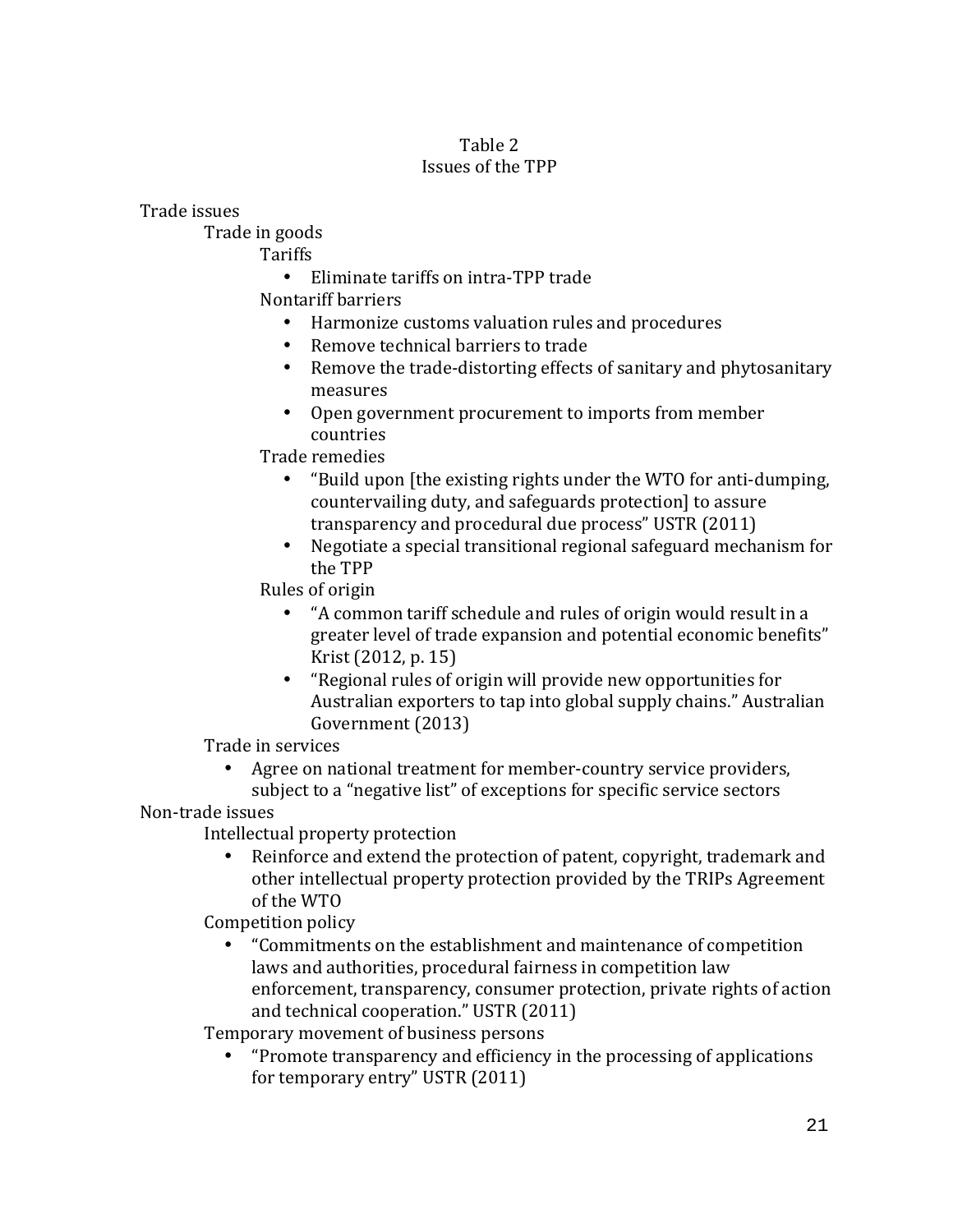Labor rights

- The US is pushing for commitments on labor rights protection, reportedly asking for enforceable adherence to ILO core labor standards
- Environmental laws and regulations
	- "U.S. proposal would create new binding commitments in the area of conservation, such as an obligation to maintain domestic laws or regulations that prohibit trade in wildlife or plants that were obtained illegally, for protection of endangered species and marine fisheries, or to prevent trade in illegal logging." Krist  $(2012, p. 13)$

Regulatory coherence

The object here is to reform regulatory systems so be more compatible internationally, both in terms of what is required and in terms of procedures to demonstrating and certifying compliance

Digital technologies

• "The United States has proposed that TPP countries commit to not blocking cross-border transfer of data over the Internet and not require that servers be located in the country in order to conduct business in that country." Krist  $(2012, p. 13)$ 

Financial services

"The text related to investment in financial institutions and cross-border trade in financial services will improve transparency, non-discrimination, fair treatment of new financial services, and investment protections and an effective dispute settlement remedy for those protections." USTR (2011)

Investment

- "Provisions to ensure non-discrimination, a minimum standard of treatment, rules on expropriation, and prohibitions on specified performance requirements that distort trade and investment." USTR (2011)
- "...several countries are said to favor 'investor-state arbitration' provisions for issues involving foreign investments." Petri et al. (2011)
- "...investment text will protect the rights of the TPP countries to regulate in the public interest." USTR  $(2011)$

Issues often mentioned, but not explicitly part of TPP

State-owned enterprises

• "prevent SOEs from receiving support in the form of regulatory and tax advantages, or access to capital and other inputs at below-market prices" Petri et al. (2011)

Currency manipulation

"There will also need to be careful wording on 'currency manipulation' to please US manufacturers" Pilling (2013)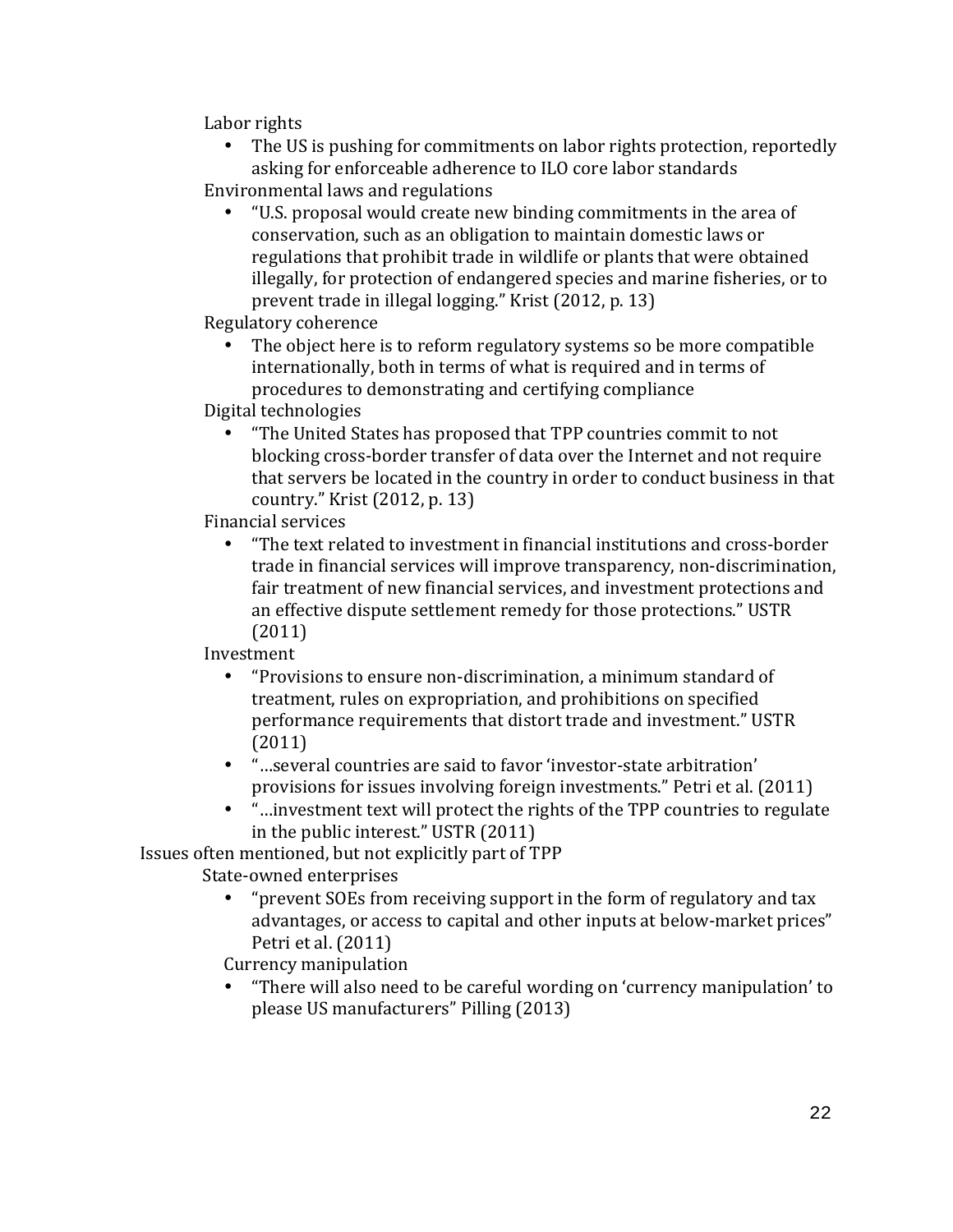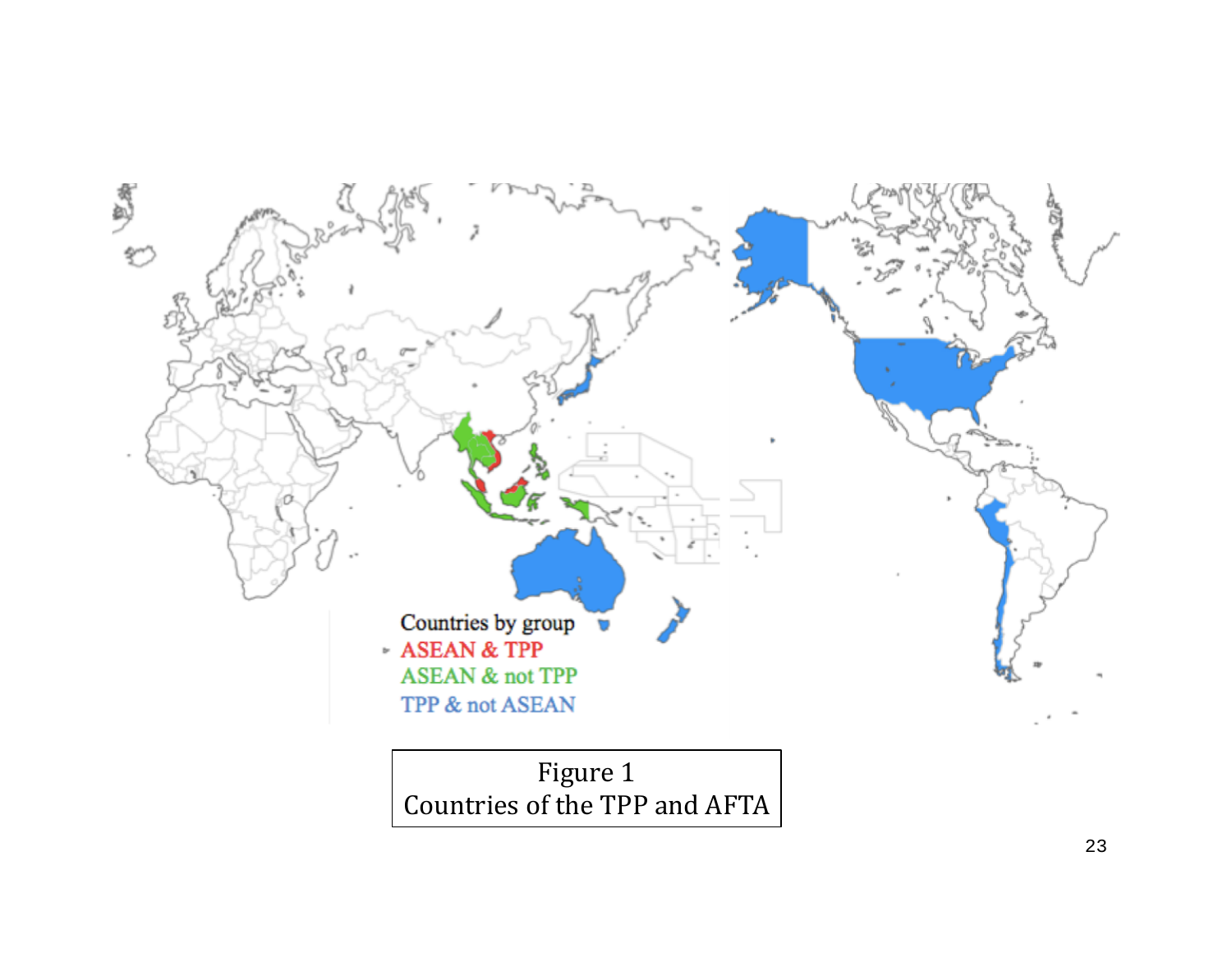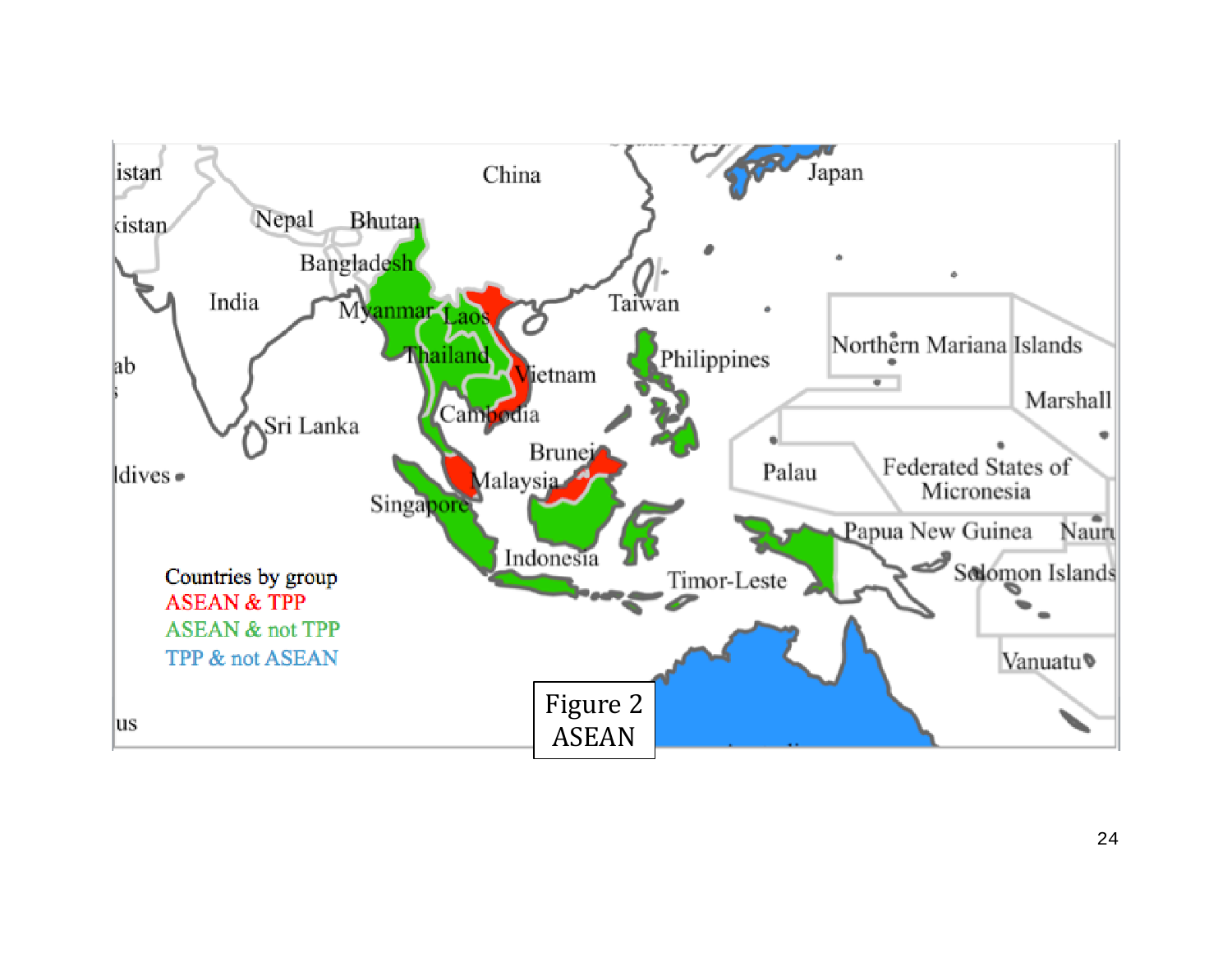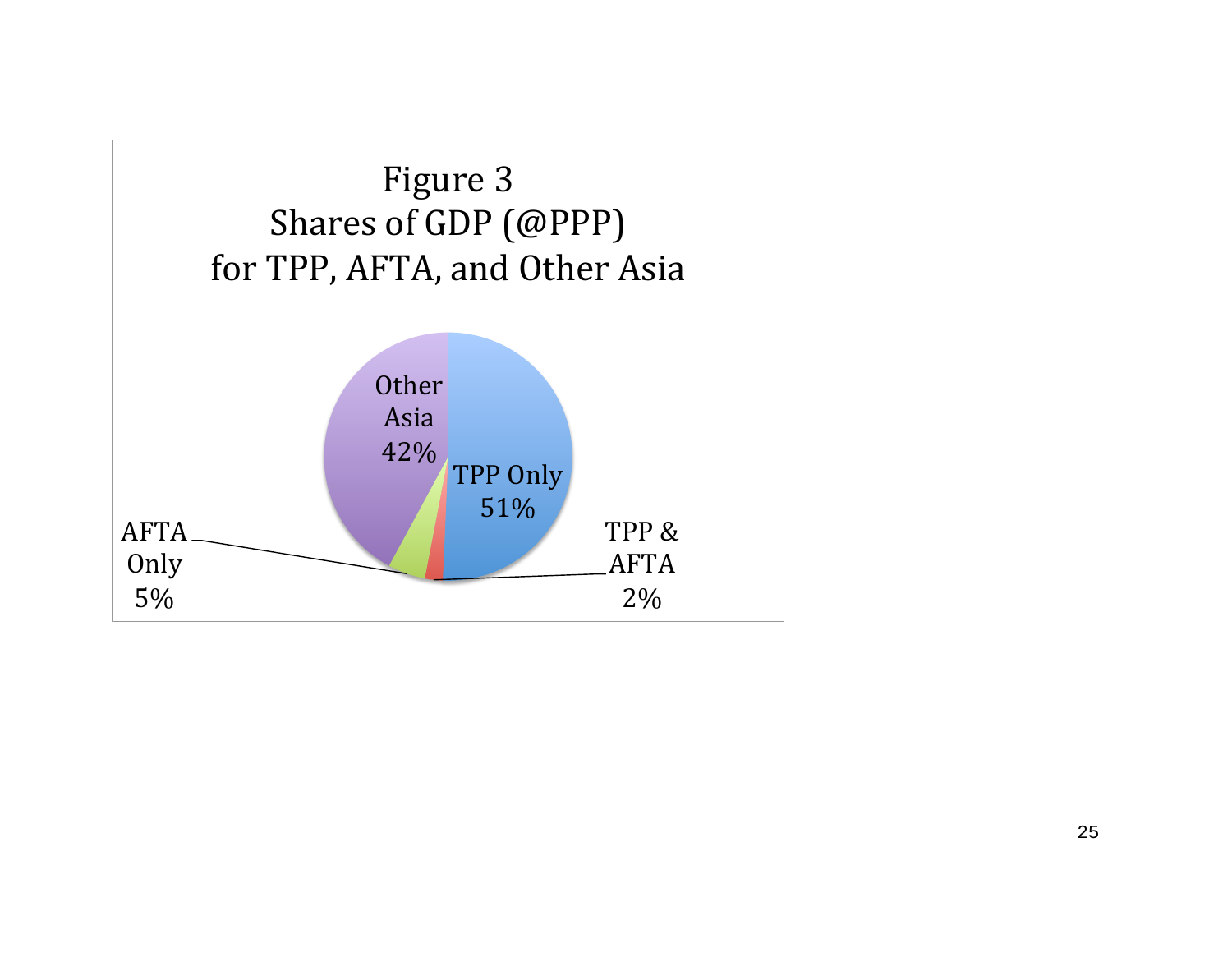|                |                                                                     | TPP & not Afta             |                  |                  |                                         |                                    |                            | TPP & Afta                      |             |                    |                    |                          | Afta & not TPP |                     |              |                               |                | Other Asia          |             |                       |                                      |             |                                                                                         |   |                  |        |                            |                         |                                 |
|----------------|---------------------------------------------------------------------|----------------------------|------------------|------------------|-----------------------------------------|------------------------------------|----------------------------|---------------------------------|-------------|--------------------|--------------------|--------------------------|----------------|---------------------|--------------|-------------------------------|----------------|---------------------|-------------|-----------------------|--------------------------------------|-------------|-----------------------------------------------------------------------------------------|---|------------------|--------|----------------------------|-------------------------|---------------------------------|
|                |                                                                     |                            | Australia        | ICanada<br>Ghile |                                         | <b>IMexico</b><br><sup>Napan</sup> |                            | Wew Zealand<br>$P_{\text{SPI}}$ |             | United States      | Brun <sub>ej</sub> | Ma <sub>laysia</sub>     | Singapore      | Vietna <sub>m</sub> | Cambodia     | Indon <sub>esia</sub><br>Laos |                | Myan <sub>mar</sub> | Philippines | Thailand              | Banglad <sub>esh</sub><br>China      |             | Hong Kong<br>India                                                                      |   | $M$ acao         | Nepay  | Pakistan                   | South Kor <sub>ea</sub> | Sri Lank <sub>a</sub><br>Taiwan |
| TPP & not Afta | Australia<br>Canada<br>Chile                                        | E                          | E                | E<br>E           | E                                       | Е<br>E                             | E<br>Е                     | E<br>E                          | E<br>E<br>Ë | $\mathsf E$<br>Е   | $\overline{E}$     | E<br>E                   | E              | ΙE                  | $\mathsf{E}$ | E                             | $\overline{E}$ | $\mathsf E$         | E           |                       | $\mathsf E$                          |             |                                                                                         |   |                  |        | $\mathsf E$                |                         |                                 |
|                | Japan<br>Mexico                                                     |                            | E                | E<br>E           | E                                       | E                                  |                            | Е<br>E                          | $\mathsf E$ | E                  | Е                  | E                        | E              | f                   | Е            | $\mathsf{f}$                  | f              |                     | E E         |                       |                                      |             | E                                                                                       |   |                  |        |                            |                         |                                 |
|                | New Zeland<br>Peru<br><b>United States</b>                          | E<br>IE.                   | E<br>$\mathsf E$ | E<br>E<br>E      | E                                       | $\mathsf E$<br>E                   |                            | E                               | E           | Е                  | E                  | E<br>E<br>E              | E              | E                   | E            | E                             | E              | E                   | E           |                       | E<br>$\mathsf E$                     | E           |                                                                                         |   |                  |        | $\mathsf E$<br>E           |                         |                                 |
| TPP & Afta     | <b>Brunei</b><br>Malaysia<br>Singapore<br>Vietnam                   | E<br>E<br>E<br>E           |                  | E<br>f<br>E      | E<br>E<br>E<br>E                        |                                    | E<br>E<br>$\mathsf E$<br>E | $E$ $E$                         |             | ΙE<br>$\mathsf{f}$ | f<br>f             | $\overline{E}$<br>f<br>f | f<br>f         |                     |              |                               |                |                     |             |                       | f<br>f<br>E<br>f                     |             | f<br>E<br>E<br>$\mathsf f$                                                              |   |                  | E      | E<br>E<br>E<br>E           |                         |                                 |
| Afta & not TPP | Cambodia<br>Indonesia<br>Laos<br>Myanmar<br>Philippines<br>Thailand | Έ<br>E<br>E<br>E<br>E<br>E |                  |                  | $\overline{f}$<br>E<br>f<br>f<br>E<br>E |                                    | E<br>E<br>E<br>E<br>E<br>E |                                 |             | f<br>f<br>f<br>f   |                    |                          |                |                     |              |                               |                |                     | f<br>f<br>f |                       | f<br>f<br>$\mathsf f$<br>f<br>f<br>f |             | $\mathsf f$<br>$\mathsf f$<br>$\mathsf f$<br>$\mathsf f$<br>$\mathsf{f}$<br>$\mathsf f$ |   |                  |        | E<br>E<br>E<br>E<br>E<br>E |                         |                                 |
| Other Asia     | Bangladesh<br>China<br>Hong Kong                                    |                            |                  | E                |                                         |                                    | E<br>E                     | $\mathsf E$                     |             |                    |                    | F                        |                |                     |              |                               |                | f                   | f           |                       | E                                    | $\mathsf E$ | f                                                                                       | E | f                | f<br>E |                            | $\sf f$                 |                                 |
|                | India<br>Macao                                                      |                            |                  |                  | E                                       |                                    |                            |                                 |             | f                  | Е                  | Е                        |                |                     |              |                               |                |                     | f           | $\mathsf{f}$          | E                                    |             |                                                                                         |   | f                | f      |                            | $E$ f                   |                                 |
|                | Nepal<br>Pakistan<br>South Korea<br>Sri Lanka<br>Taiwan             |                            |                  | E                |                                         |                                    |                            | E.                              | Е           | Е                  | Е<br>E             | Е                        | F              |                     | Е            | Е                             | E              | E                   | E           | f<br>f<br>$\mathsf f$ | $\mathsf E$                          |             | f<br>f<br>E<br>f                                                                        |   | $\mathsf f$<br>f | f<br>f |                            | f<br>f                  |                                 |

Figure 4 Existing FTAs (f) and Economic Integration Agreements (E) among TPP and Asian Economies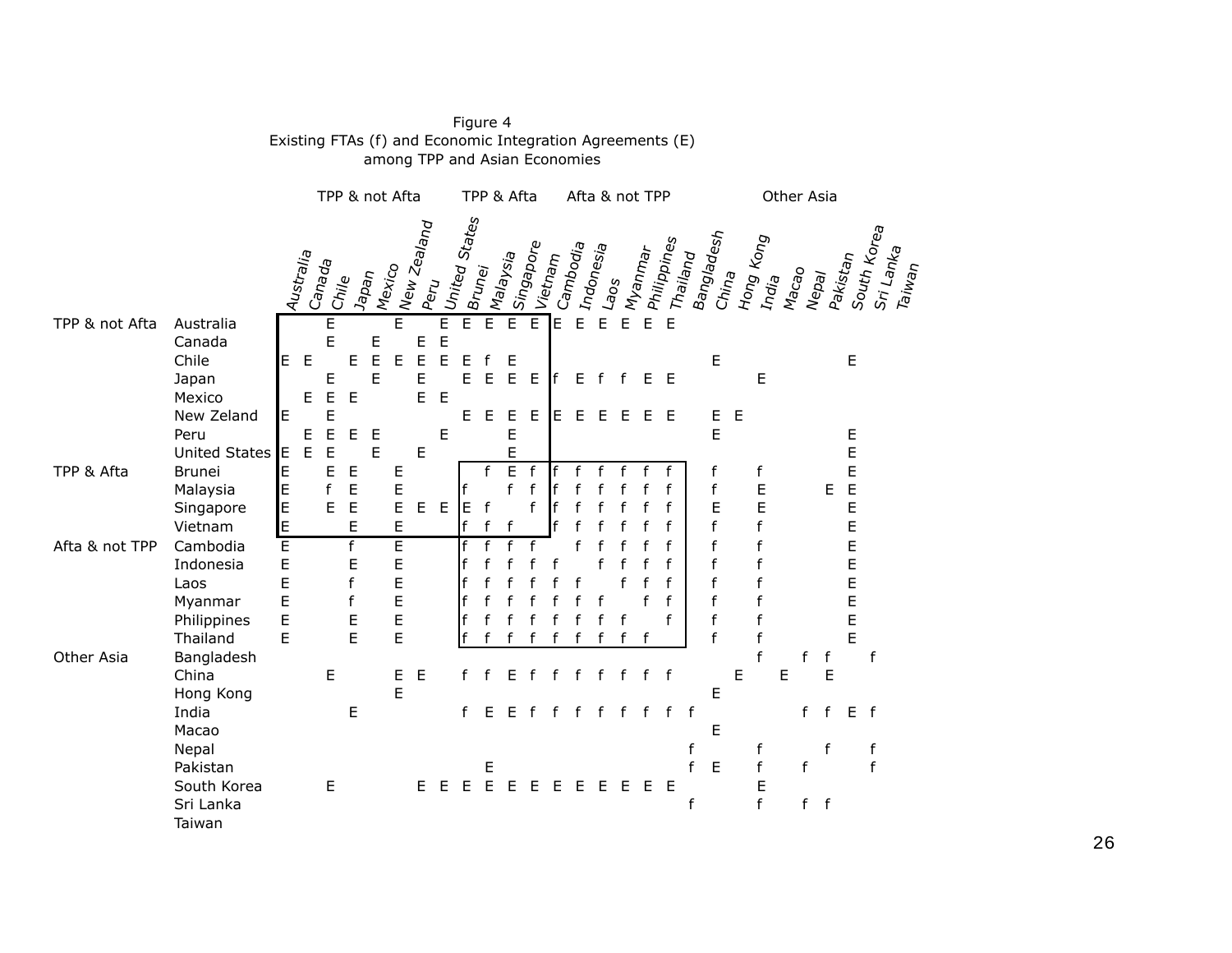| Exports from row to column<br>$E=Max, e=top 2-4$ |                                                                                               | TPP & not Afta |                              |                       |                                                          |                                      | TPP & Afta                                                  |                      |                                           | Afta & not TPP                     |                                                   |             | Other              |                                     |                                     |                                                |  |
|--------------------------------------------------|-----------------------------------------------------------------------------------------------|----------------|------------------------------|-----------------------|----------------------------------------------------------|--------------------------------------|-------------------------------------------------------------|----------------------|-------------------------------------------|------------------------------------|---------------------------------------------------|-------------|--------------------|-------------------------------------|-------------------------------------|------------------------------------------------|--|
|                                                  |                                                                                               |                | Australia<br>Canada<br>Chile | $J_{\text{a}pqn}$     | Wew Zealand<br>Mexico<br>$P_{\mathsf{Pr}_{\mathcal{U}}}$ |                                      | United Sta <sub>tes</sub><br>Mala <sub>ysia</sub><br>Brunej | Singapore<br>Vietnam | Cambodia<br>Indon <sub>esia</sub><br>Laos | Philippines<br>Myan <sub>mar</sub> | Banglad <sub>esh</sub><br>$m_{\sf alip}_{\sf nq}$ | China       | Hong Kong<br>India | $M_{\text{dG}_{\text{O}}}$<br>Nepay | South Kor <sub>ea</sub><br>Pakistan | Sri Lank <sub>a</sub><br>$E.U.$ (27)<br>Taiwan |  |
| TPP & not Afta                                   | Australia<br>Canada<br>Chile<br>Japan<br>Mexico<br>New Zeland<br>Peru<br><b>United States</b> | E              | e<br>e<br>E                  | e<br>e<br>e<br>e<br>e | e<br>e                                                   | $\mathsf E$<br>e<br>e<br>E<br>e<br>e |                                                             |                      |                                           |                                    | E<br>e<br>E<br>E<br>e<br>e<br>e<br>e              |             | e                  |                                     | e<br>e                              | e<br>e<br>e<br>e<br>e<br>e<br>e<br>E<br>e      |  |
| TPP & Afta                                       | <b>Brunei</b><br>Malaysia<br>Singapore<br>Vietnam                                             | le             |                              | E<br>e<br>e           |                                                          | e<br>e<br>E                          | е<br>E                                                      |                      | e<br>e                                    |                                    | E<br>e<br>e                                       | e           |                    |                                     | e<br>e                              | e<br>e<br>e                                    |  |
| Afta & not TPP                                   | Cambodia<br>Indonesia<br>Laos<br>Myanmar<br>Philippines                                       |                | e                            | E<br>Е                |                                                          | $\overline{E}$<br>e<br>e             | e<br>e<br>e<br>e                                            |                      |                                           | E                                  | e<br>e<br>e                                       | e<br>e      | e                  |                                     |                                     | e<br>e<br>e                                    |  |
| Other Asia                                       | Thailand<br>Bangladesh<br>China<br>Hong Kong<br>India<br>Macao                                |                | e                            | e<br>e<br>e           |                                                          | e<br>e<br>e<br>e<br>e<br>e           | e                                                           | e                    |                                           |                                    | E<br>e<br>E<br>e<br>e                             | e<br>e<br>E | e<br>e             |                                     | e                                   | e<br>E<br>E<br>e<br>E<br>e                     |  |
|                                                  | Nepal<br>Pakistan<br>South Korea<br>Sri Lanka<br>Taiwan                                       |                | e                            | e<br>e                |                                                          | e<br>e<br>e<br>e<br>e                | е                                                           |                      |                                           |                                    | e<br>e<br>E                                       | e<br>E e    | E<br>e             |                                     |                                     | e<br>E<br>e<br>E<br>e                          |  |

#### Figure 5 Exports Percent to Top Five Desinations for TPP and Asian Economies